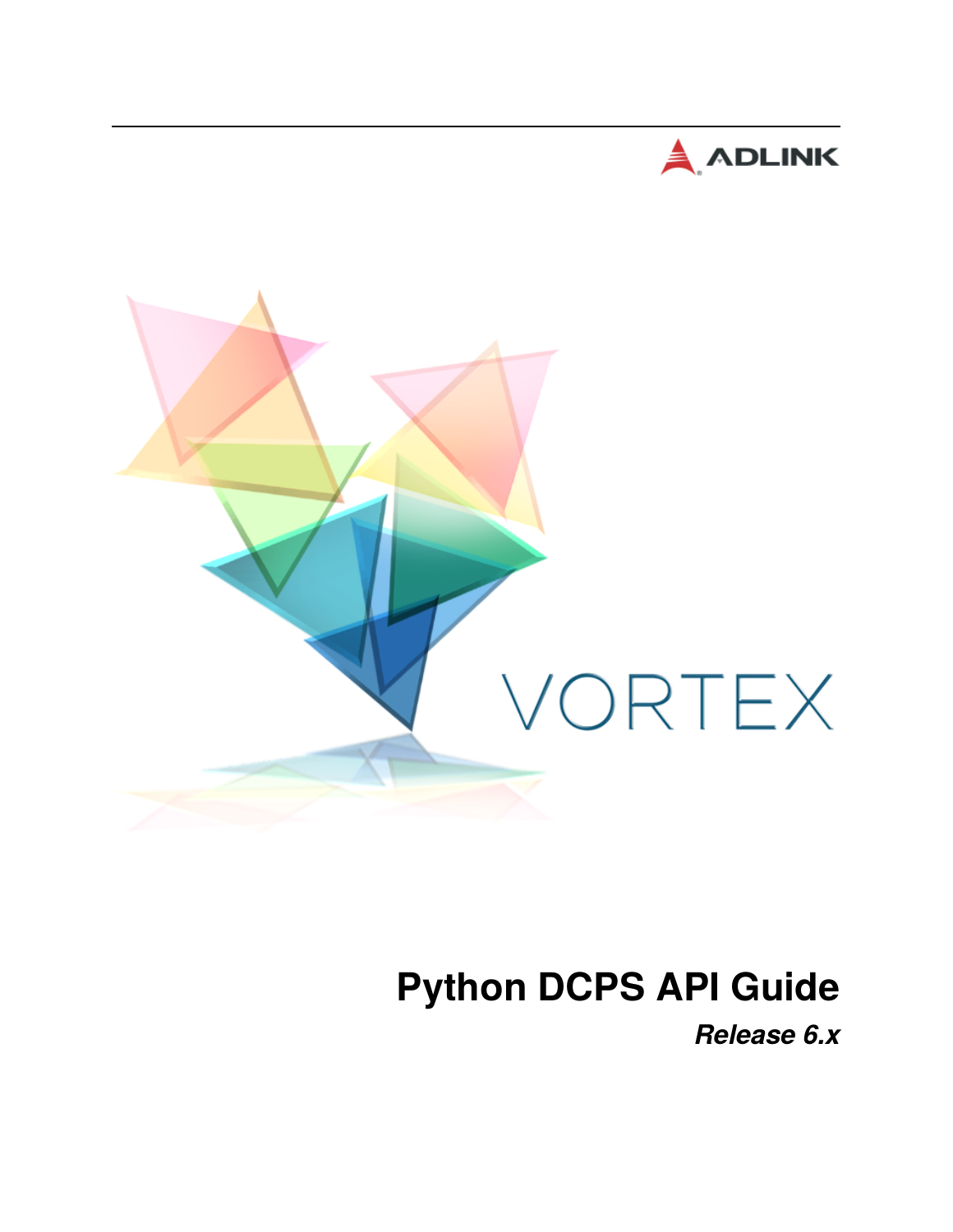# **CONTENTS**

|                         | $\mathbf{1}$<br>1 Preface<br>$\overline{1}$<br>1.1<br>1.2<br>$\mathbf{1}$                                                                                                     |  |  |
|-------------------------|-------------------------------------------------------------------------------------------------------------------------------------------------------------------------------|--|--|
| $\mathbf{2}$            | <b>Introduction</b><br>2.1                                                                                                                                                    |  |  |
| 3                       | $\overline{\mathbf{4}}$<br><b>Installation</b><br>$\overline{4}$<br>3.1<br>3.2<br>$\overline{4}$<br>3.3<br>$\overline{4}$<br>5<br>3.4<br>5<br>3.4.1<br>5<br>3.4.2<br>6<br>3.5 |  |  |
| $\overline{\mathbf{4}}$ | $\overline{7}$<br><b>Examples</b><br>$\overline{7}$<br>4.1<br>$\overline{7}$<br>4.1.1<br>$\overline{7}$<br>4.1.2<br>8<br>4.2                                                  |  |  |
| 5                       | $\overline{9}$<br><b>Python API for Vortex OpenSplice</b><br>9<br>5.1<br>5.2<br>10<br>5.3<br>11<br>5.4<br>11<br>5.5<br>12<br>14<br>5.6<br>14<br>5.7<br>5.8<br>16              |  |  |
| 6                       | 17<br><b>Quality of Service (QoS)</b><br>17<br>6.1<br>17<br>6.1.1<br>6.1.2<br>18<br>18<br>6.2                                                                                 |  |  |
| $\overline{7}$          | 20<br><b>Topic Generation and Discovery</b><br>20<br>7.1<br>7.2<br>21                                                                                                         |  |  |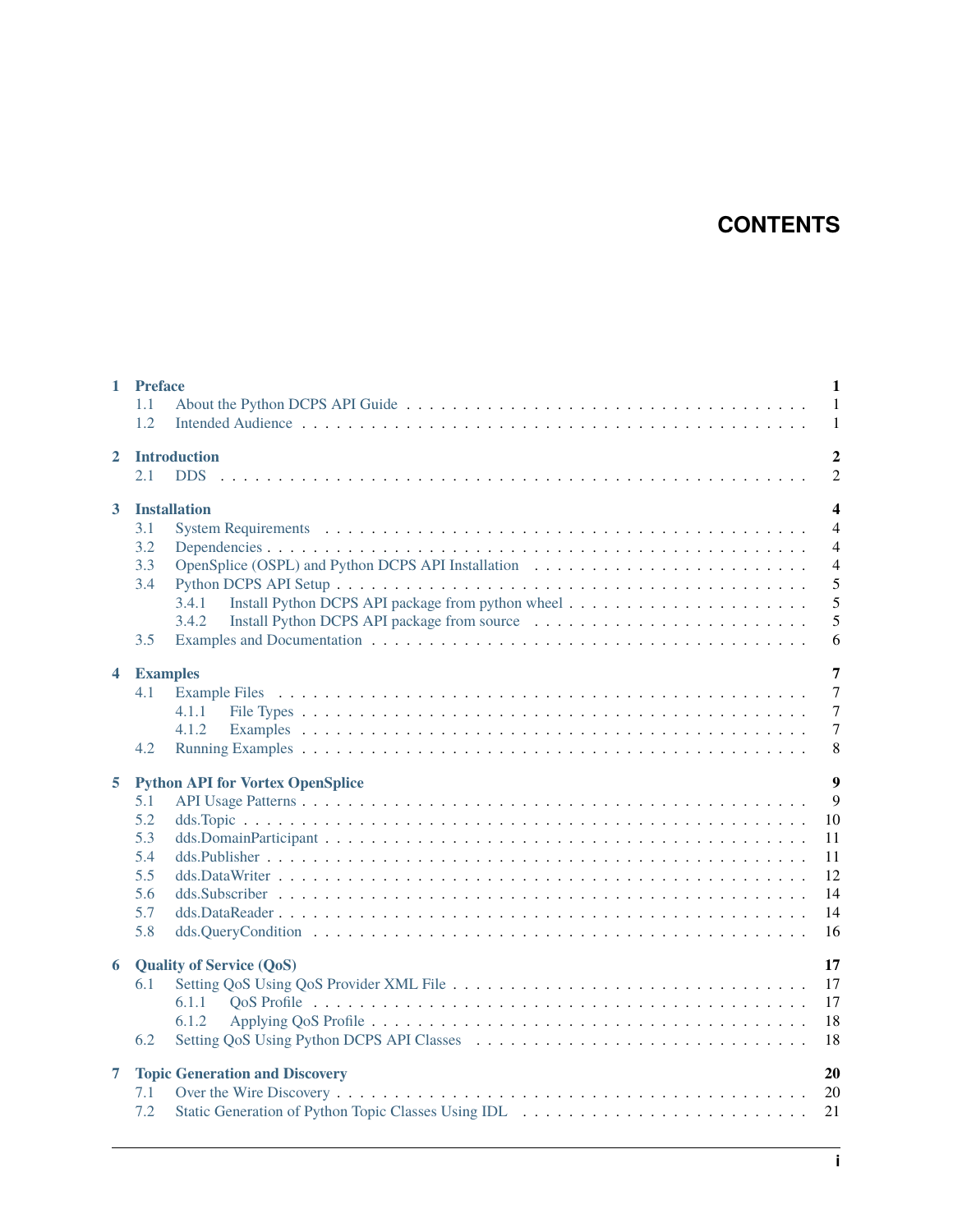| 7.3 Dynamic Generation of Python Topic Classes Using IDL and Name 21 |     |                              |    |
|----------------------------------------------------------------------|-----|------------------------------|----|
|                                                                      |     | 8 Python Generation from IDL | 22 |
|                                                                      |     |                              |    |
|                                                                      |     | 8.1.1                        |    |
|                                                                      |     |                              |    |
|                                                                      |     | 813                          |    |
|                                                                      | 8.2 |                              |    |
| 9 Contacts & Notices                                                 |     |                              | 25 |
|                                                                      | 9.1 |                              |    |
|                                                                      | 9.2 |                              |    |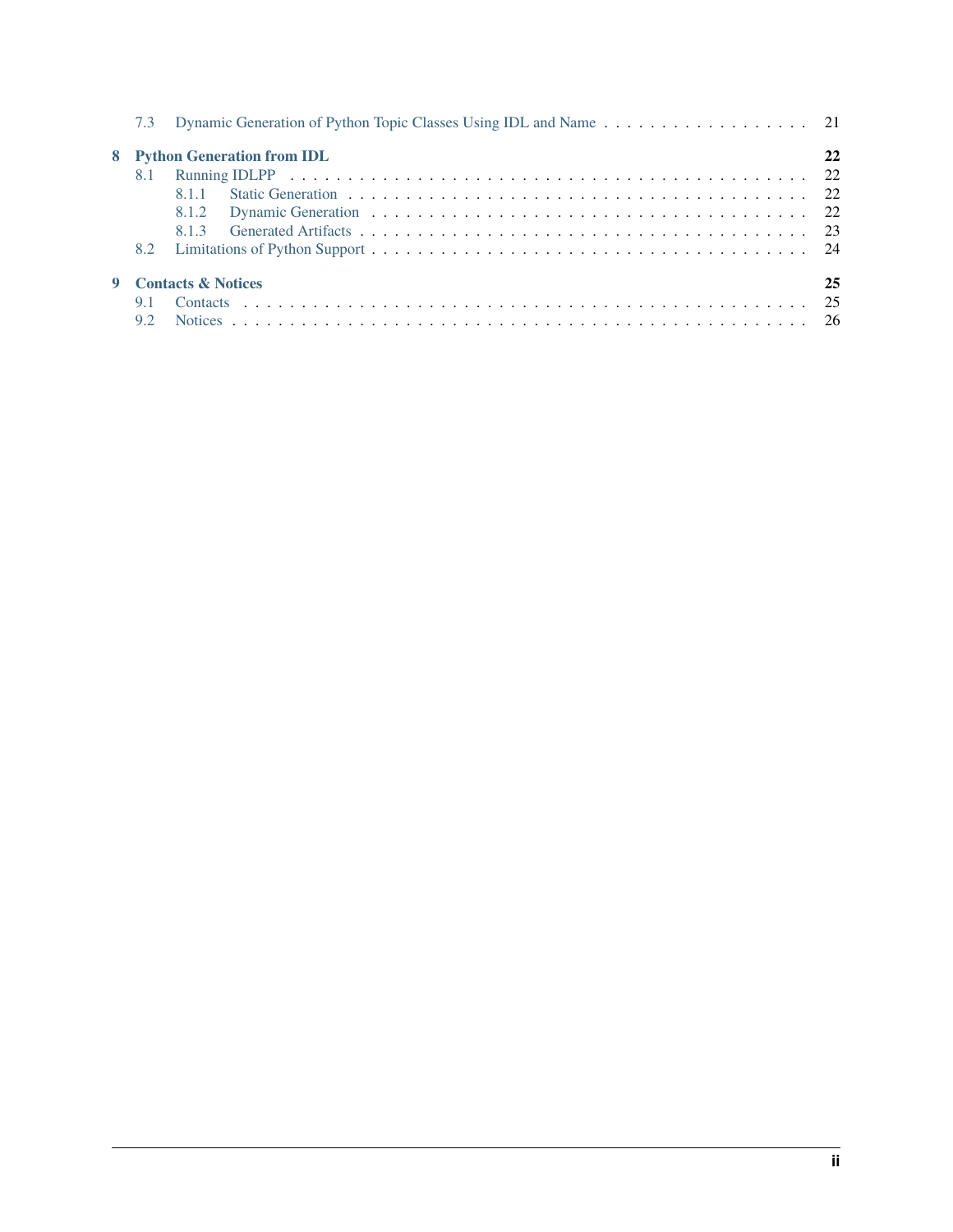### **ONE**

# **PREFACE**

# <span id="page-3-1"></span><span id="page-3-0"></span>**1.1 About the Python DCPS API Guide**

The Python DCPS API Guide is a starting point for anyone using, developing or running Python applications with Vortex OpenSplice.

This guide contains:

- Python DCSP API installation instructions
- location of Python DCPS API dds module documentation
- overview of general DDS concepts and Python API for Vortex OpenSplice
- a listing of examples, and how to run them
- detailed information on how to specify DDS entity Quality of Service (QoS)
- how to discover and register DDS topics

This reference guide is based on the OMG's Data Distribution Service Specification and Python Language Mapping Specification.

Please note that this guide is not intended to provide a detailed explanation of the aforementioned OMG specifications or the Vortex OpenSplice product. It provides an introduction to the essential concepts and enables users to begin using the Python DCPS API as quickly as possible.

# <span id="page-3-2"></span>**1.2 Intended Audience**

The Python Reference Guide is intended to be used by Python programmers who are using Vortex OpenSplice to develop applications.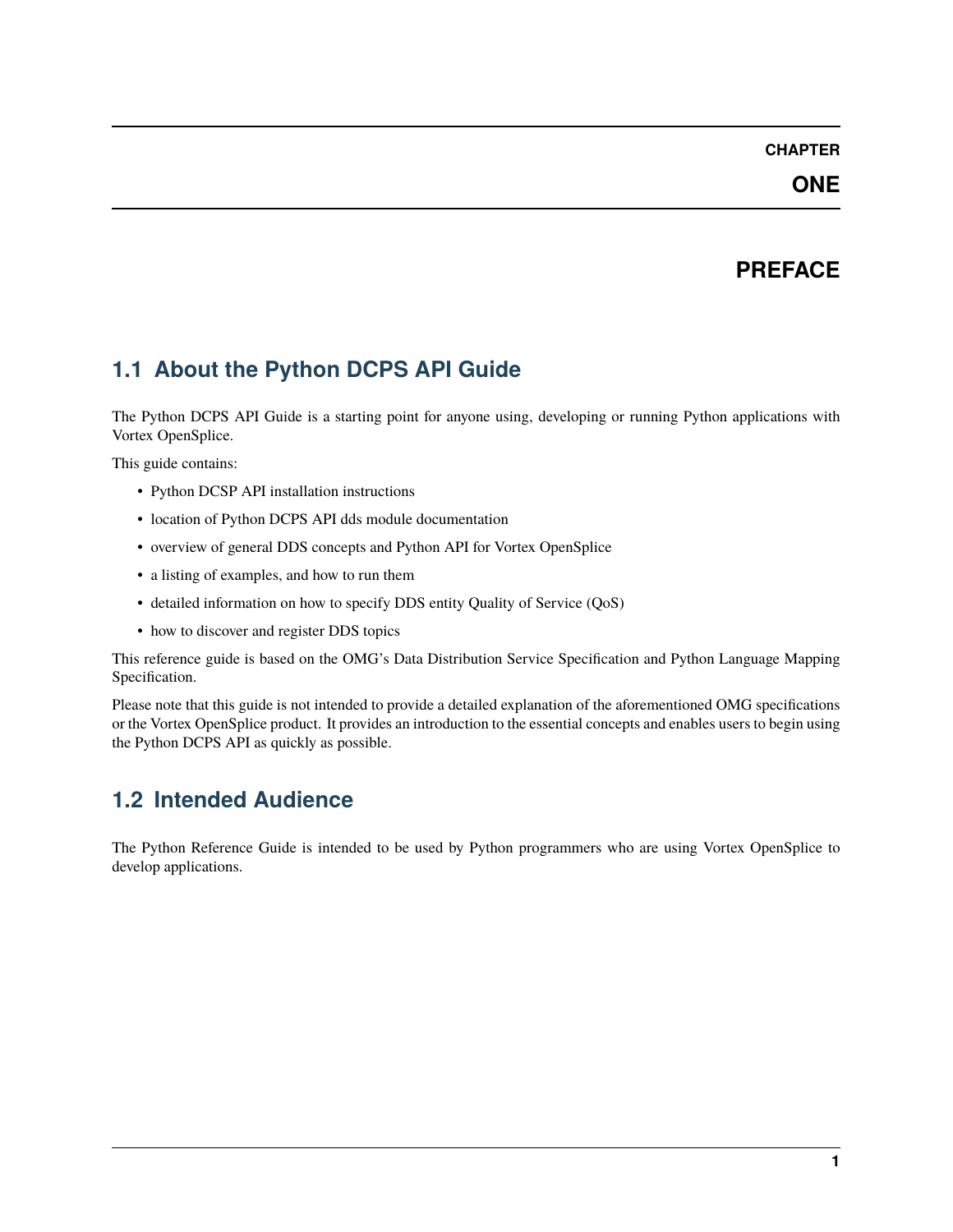# **INTRODUCTION**

<span id="page-4-0"></span>The Python DCPS API provides users with Python classes to model DDS communication using Python and pure DDS applications.

The Python DCPS API is a native Python binding that supports full DDS functionality. The language binding consists of a Python interface and a C wrapper implementation of the C99 API (C API for DDS). It makes use of Python language features and leverages ease of use by providing a higher level of abstraction.

# <span id="page-4-1"></span>**2.1 DDS**

#### **What is DDS?**

"The Data Distribution Service (DDS™) is a middleware protocol and API standard for data-centric connectivity from the Object Management Group® (OMG®). It integrates the components of a system together, providing low-latency data connectivity, extreme reliability, and a scalable architecture that business and mission-critical Internet of Things (IoT) applications need."

"The main goal of DDS is to share the right data at the right place at the right time, even between time-decoupled publishers and consumers. DDS implements global data space by carefully replicating relevant portions of the logically shared dataspace." DDS specification

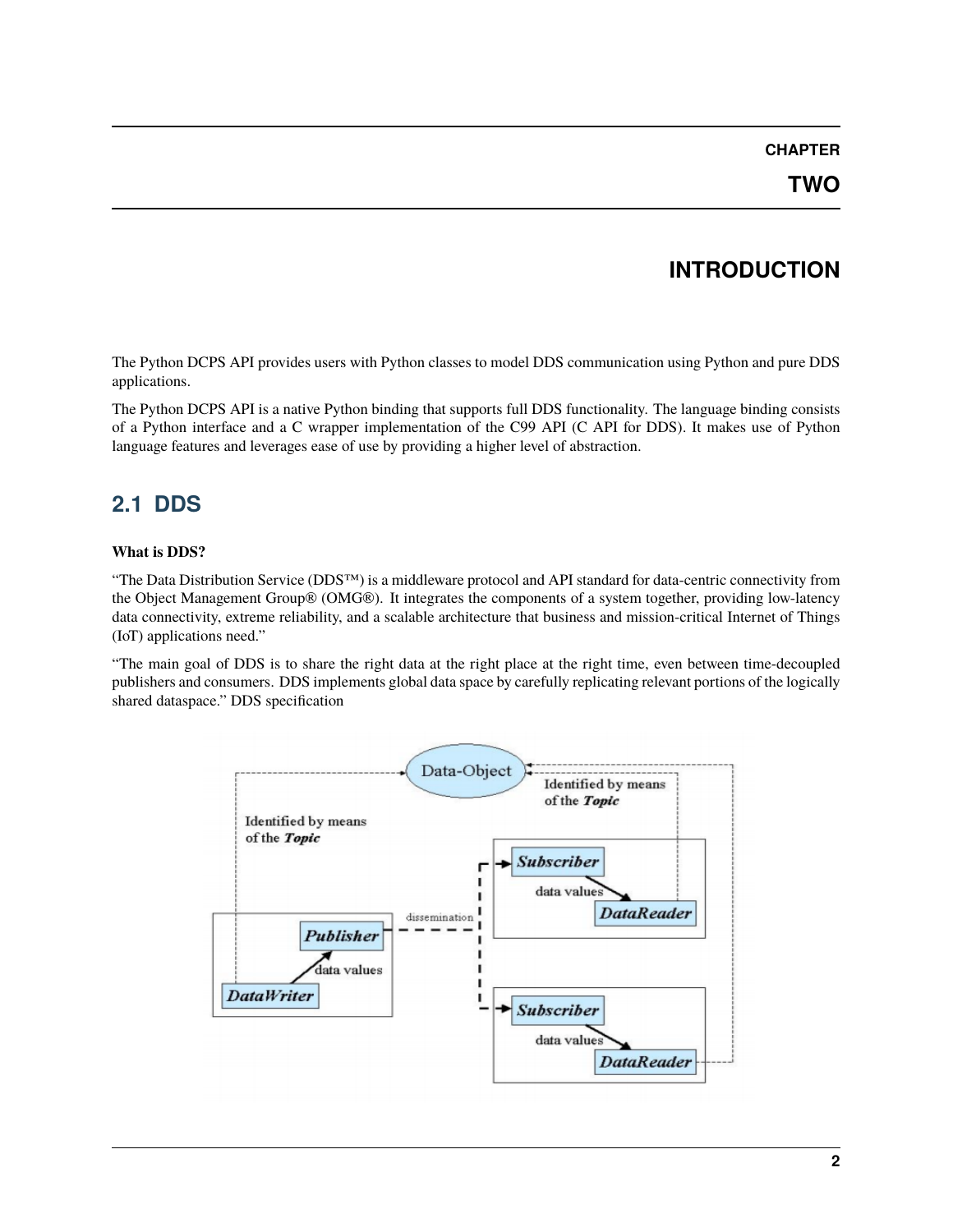### **Further Documentation**

<http://portals.omg.org/dds/>

<https://www.adlinktech.com/en/data-distribution-service>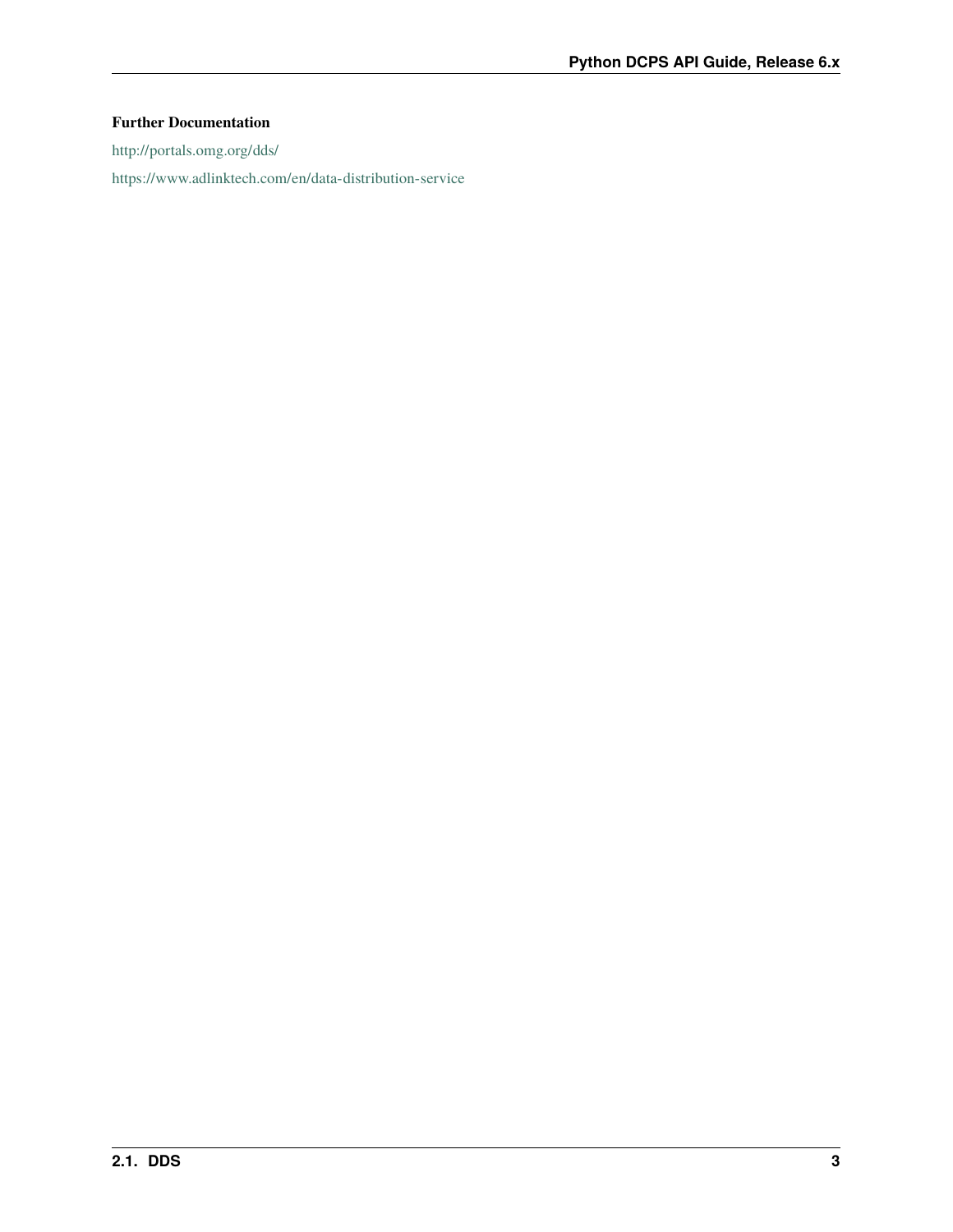### **THREE**

### **INSTALLATION**

<span id="page-6-0"></span>This section describes the procedure to install the Python DCPS API on a Linux or Windows platform.

### <span id="page-6-1"></span>**3.1 System Requirements**

Operating System: Linux or Windows

### <span id="page-6-2"></span>**3.2 Dependencies**

#### **Linux**

- Python3 version 3.4.0 or later
- pip3 (package "python3-pip" on most linux package managers)
- GCC 4.8 or later

#### **Windows**

- Python version 3.5.0 or 3.6.0
- pip (usually already included in Python for Windows)
- Visual Studio 14 (2015) C compiler or later

#### **Python modules**

• Cython version 0.27 or later (install using "pip3 install Cython")

Development machines use the HDE (Host Devevelopment Environment) installation and license key. Deployment machines use the RTS (RunTime System) installation and license key.

# <span id="page-6-3"></span>**3.3 OpenSplice (OSPL) and Python DCPS API Installation**

Steps:

- 1. Install OSPL. The Python DCPS API is included in this installer.
- 2. Setup OSPL license. Copy the license.lic file into the appropriate license directory.

*/INSTALLDIR/Vortex\_v2/license*

3. Python DCPS API files are contained in a tools/python folder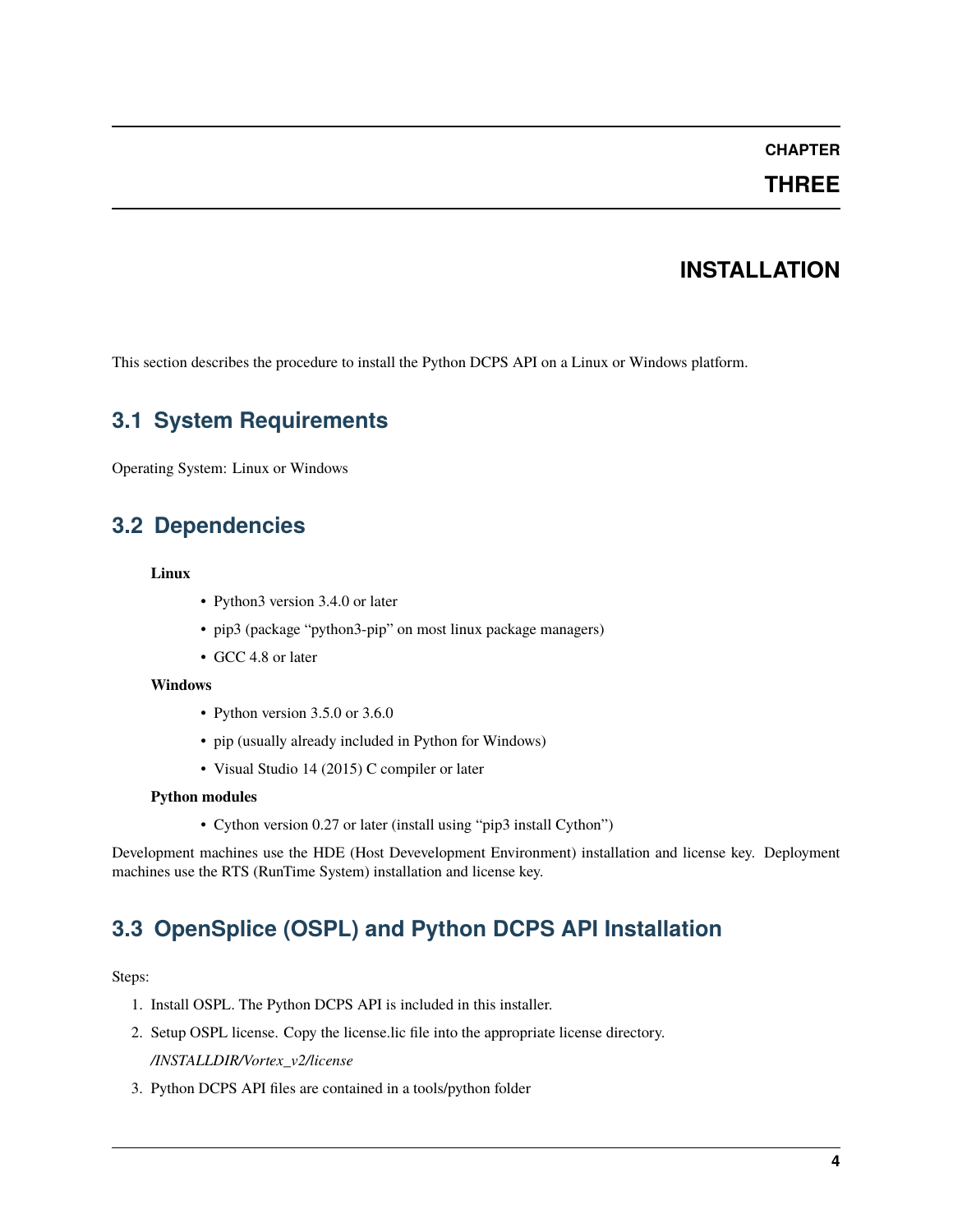Example: *\$OSPL\_HOME/tools/python*

| python<br>$\mathbf{x} \in \mathbf{0}$ |                                            |                  |             |  |  |  |
|---------------------------------------|--------------------------------------------|------------------|-------------|--|--|--|
| ∣ ><br>≺<br>$\langle$                 | $x86$ 64.linux tools python $\rightarrow$  | Q                | ₩<br>挂      |  |  |  |
| Recent<br>⊘                           | Name                                       | $\triangle$ Size | <b>Type</b> |  |  |  |
| Home<br>⋒                             | docs                                       | 4 items Folder   |             |  |  |  |
| Desktop                               | examples                                   | 11 items Folder  |             |  |  |  |
| Documents                             | <b>SFC</b>                                 | 5 items Folder   |             |  |  |  |
| Downloads                             | dds-6.9.1-cp35-cp35m-linux_ 1.0 MB Archive |                  |             |  |  |  |
| da Music                              |                                            |                  |             |  |  |  |
| <b>Q</b> Pictures                     |                                            |                  |             |  |  |  |
| <b>M</b> Videos                       |                                            |                  |             |  |  |  |
| Trash<br>画                            |                                            |                  |             |  |  |  |

### <span id="page-7-0"></span>**3.4 Python DCPS API Setup**

### <span id="page-7-1"></span>**3.4.1 Install Python DCPS API package from python wheel**

In certain Vortex OpenSplice installs, the python api is bundled as a python wheel file in the \$OSPL\_HOME/tools/python directory. This way it avoids needing a native compiler and Cython prerequisites before installation.

Simply install using pip. For example, executing the command will install the wheel package, which is targeted for python 3.4 64-bit Linux:

\$pip3 install dds-6.9.0-cp34-cp34m-linux\_x86\_64.whl

Or similarly, for python 3.5 64-bit Windows:

```
>pip install dds-6.9.0-cp35-cp35m-win_amd64.whl
```
If the binary wheel package is not present or is not compatible with your python version, then it is preferable to install the api from source.

#### <span id="page-7-2"></span>**3.4.2 Install Python DCPS API package from source**

If the dependencies are satisfied, and the Vortex OpenSplice environment is set (OSPL\_HOME and associated environment variables), then installation is just one command to execute in the \$OSPL\_HOME/python/src directory:

\$python3 setup.py install

**Note:**

- This option requires the idlpp application and so will **not** work with a RTS installation.
- In either case, installing from wheel or from source may require administrator or superuser privileges if python was installed for all users.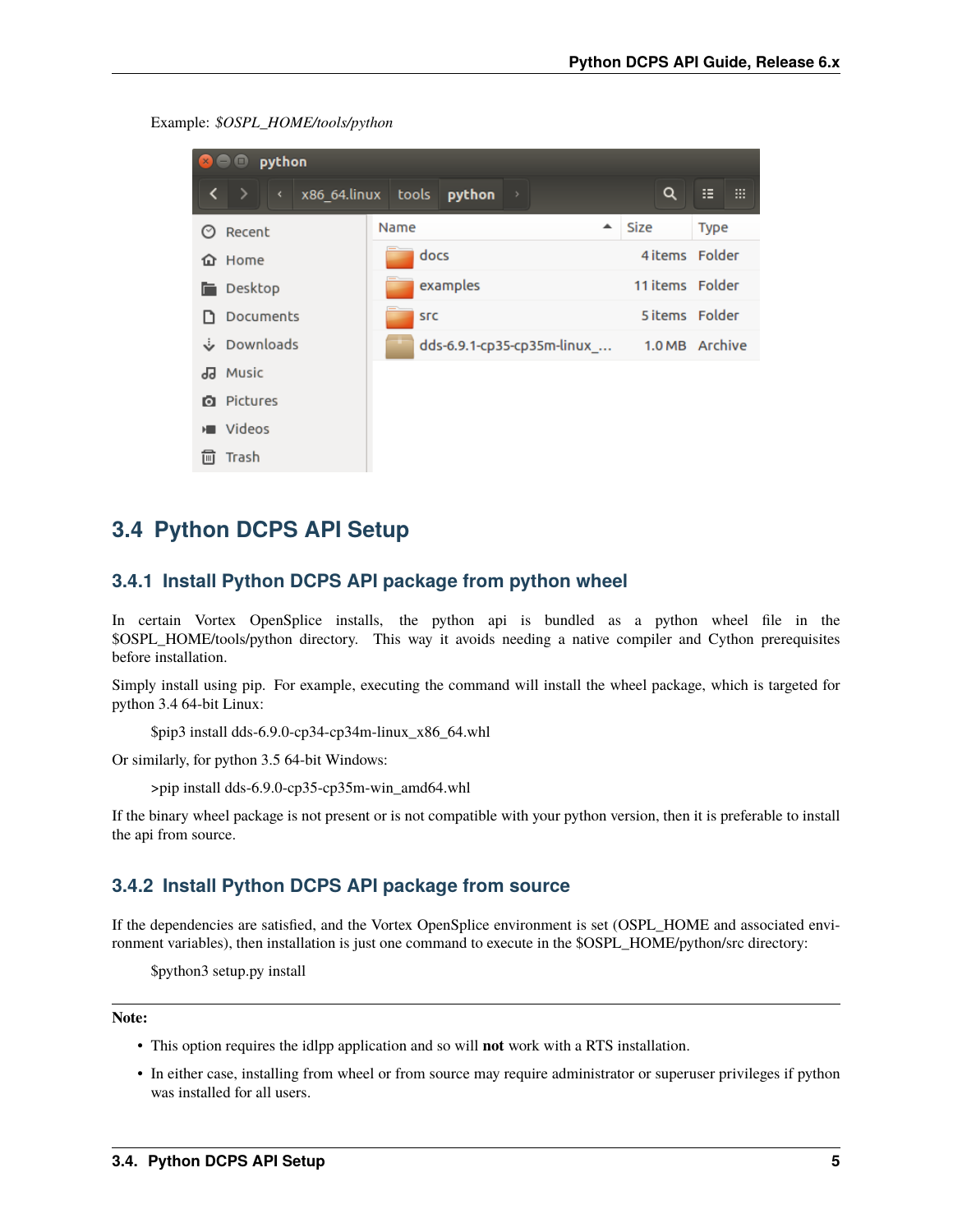• To check modules are installed correctly try importing the installed modules.

```
>>> import dds
>>> import ddsutil
```
### <span id="page-8-0"></span>**3.5 Examples and Documentation**

1. Examples

The examples can be found in the following directory:

- *\$OSPL\_HOME/tools/python/examples*
- 2. Python DCPS API Documentation

The Python DCPS API can be found in the following directory:

- *\$OSPL\_HOME/tools/python/docs/html*
- 3. Python DCPS User Guide (HTML and PDF)

The user guide can be found in the following directories:

- *\$OSPL\_HOME/docs/html*
- *\$OSPL\_HOME/docs/pdf*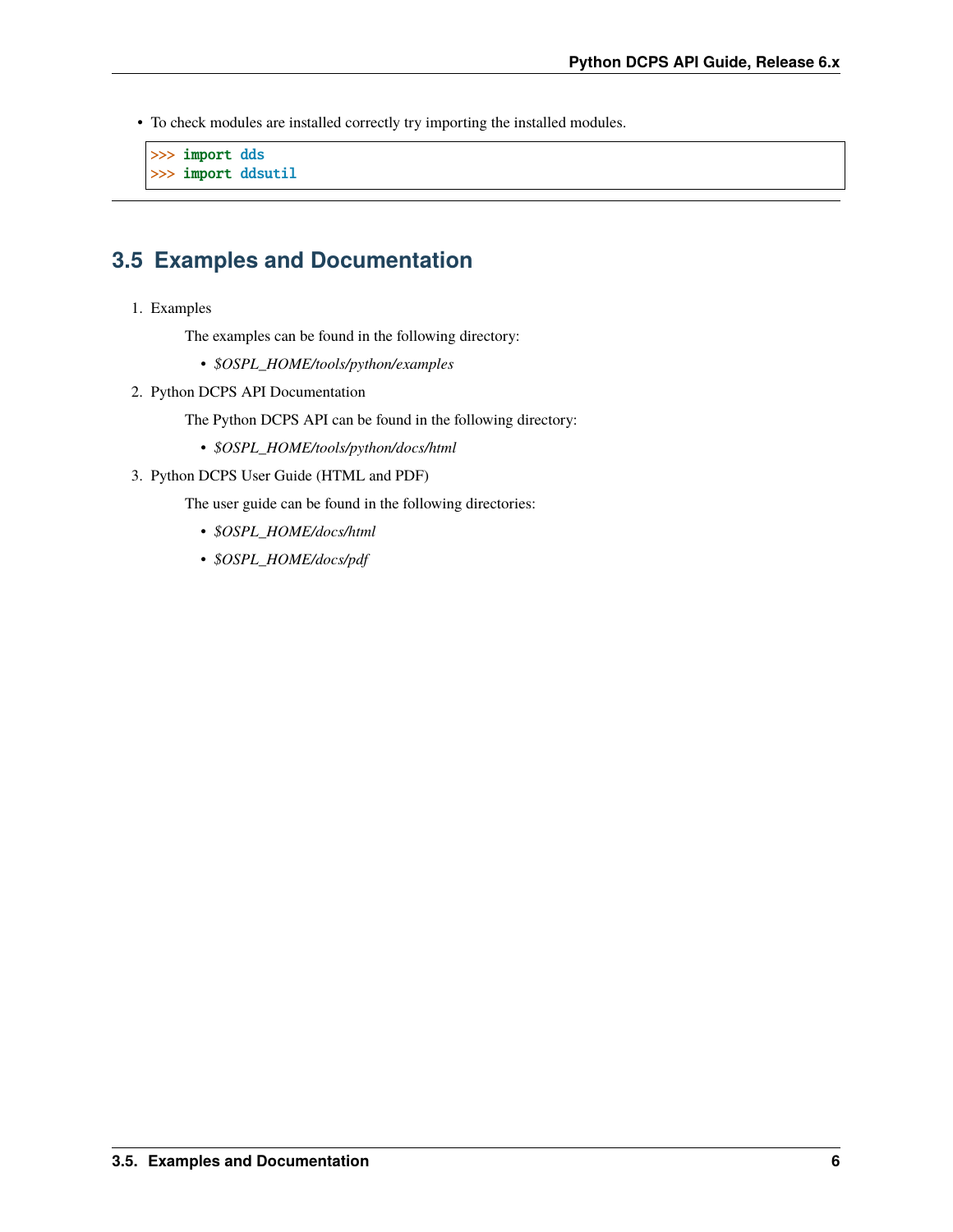### **FOUR**

# **EXAMPLES**

<span id="page-9-0"></span>Several examples are provided to demonstrate the Python DCPS features.

The examples can be found in the following directory:

• *\$OSPL\_HOME/tools/python/examples*

# <span id="page-9-1"></span>**4.1 Example Files**

### <span id="page-9-2"></span>**4.1.1 File Types**

The examples directory contains files of different types. The runnable python script files reference the xml and idl files.

| <b>File Type</b>                                                       | <b>Description</b>                                                                        |
|------------------------------------------------------------------------|-------------------------------------------------------------------------------------------|
| pу                                                                     | A program file or script written in Python                                                |
| xml                                                                    | An XML file that contains one or more Quality of Service (QoS) profiles for DDS entities. |
| idl<br>An interface description language file used to define topic(s). |                                                                                           |

### <span id="page-9-3"></span>**4.1.2 Examples**

| <b>Example</b> | <b>Description</b>                                                              |
|----------------|---------------------------------------------------------------------------------|
| qos_example.py | An example that demonstrates how to specify QoS settings using Python DCPS      |
|                | APIs. Also shows usage of a waitset.                                            |
| example1.py    | Dynamic generation of Python Topic classes using IDL file and name. Uses a      |
|                | topic with a sequence.                                                          |
| example2.py    | Dynamic generation of Python Topic classes using Enumeration and nested         |
|                | modules.                                                                        |
| example3.py    | Static generation of Python Topic classes as in example1 using the same topics. |
| example4.py    | Demonstrate finding DDS topics over-the-wire. Find topics registered by other   |
|                | processes, and read and write samples to those topics.                          |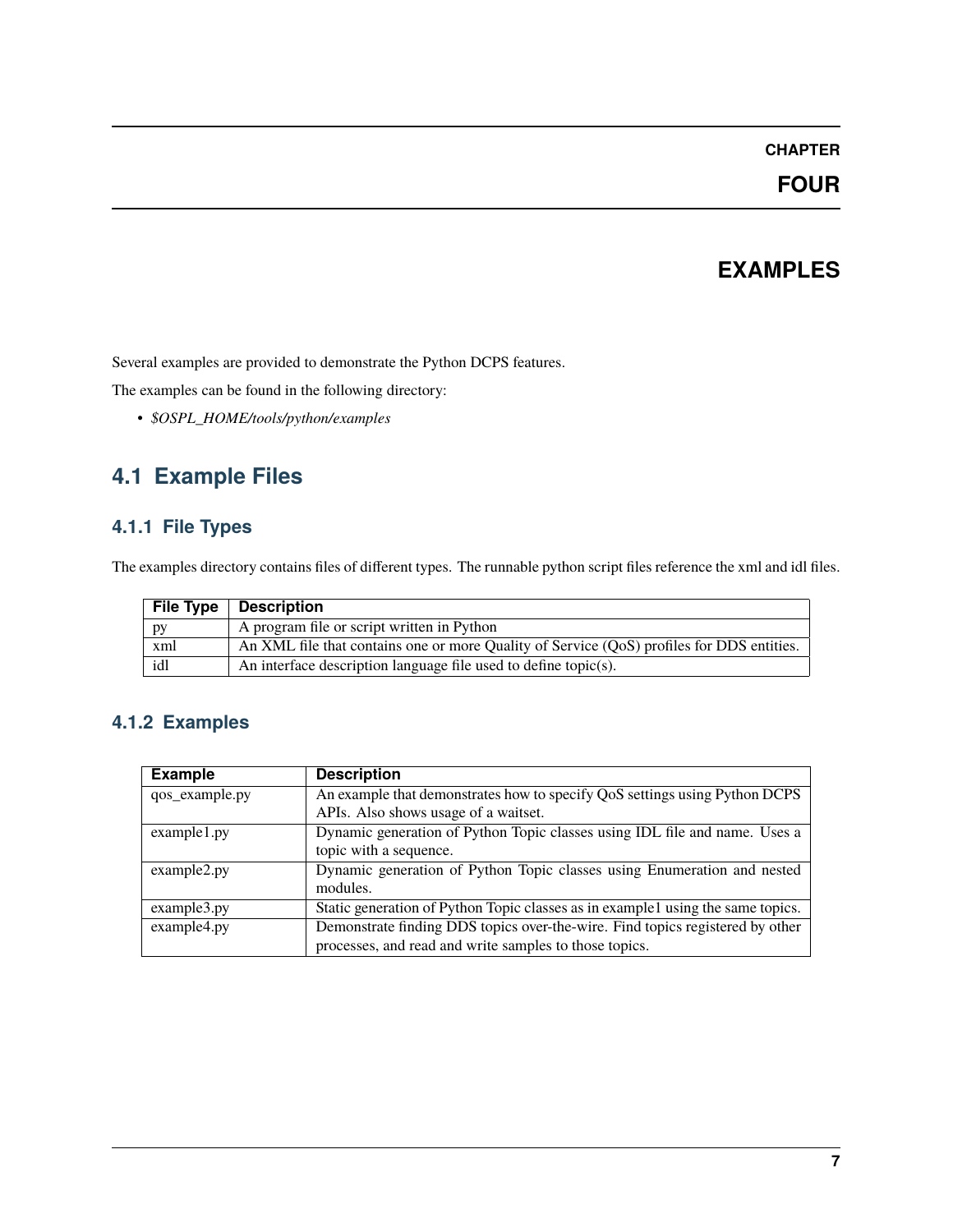# <span id="page-10-0"></span>**4.2 Running Examples**

To run an example python script:

1. Setup OSPL environment variables.

**Linux**

• source release.com

#### **Windows**

- release.bat
- 2. Ensure you are in the tools/python/examples folder
- 3. Run example scripts 1,2 and 4
	- > python3 example1.py
- 4. Run example script 3
	- > idlpp -l python example3.idl
	- > python3 example3.py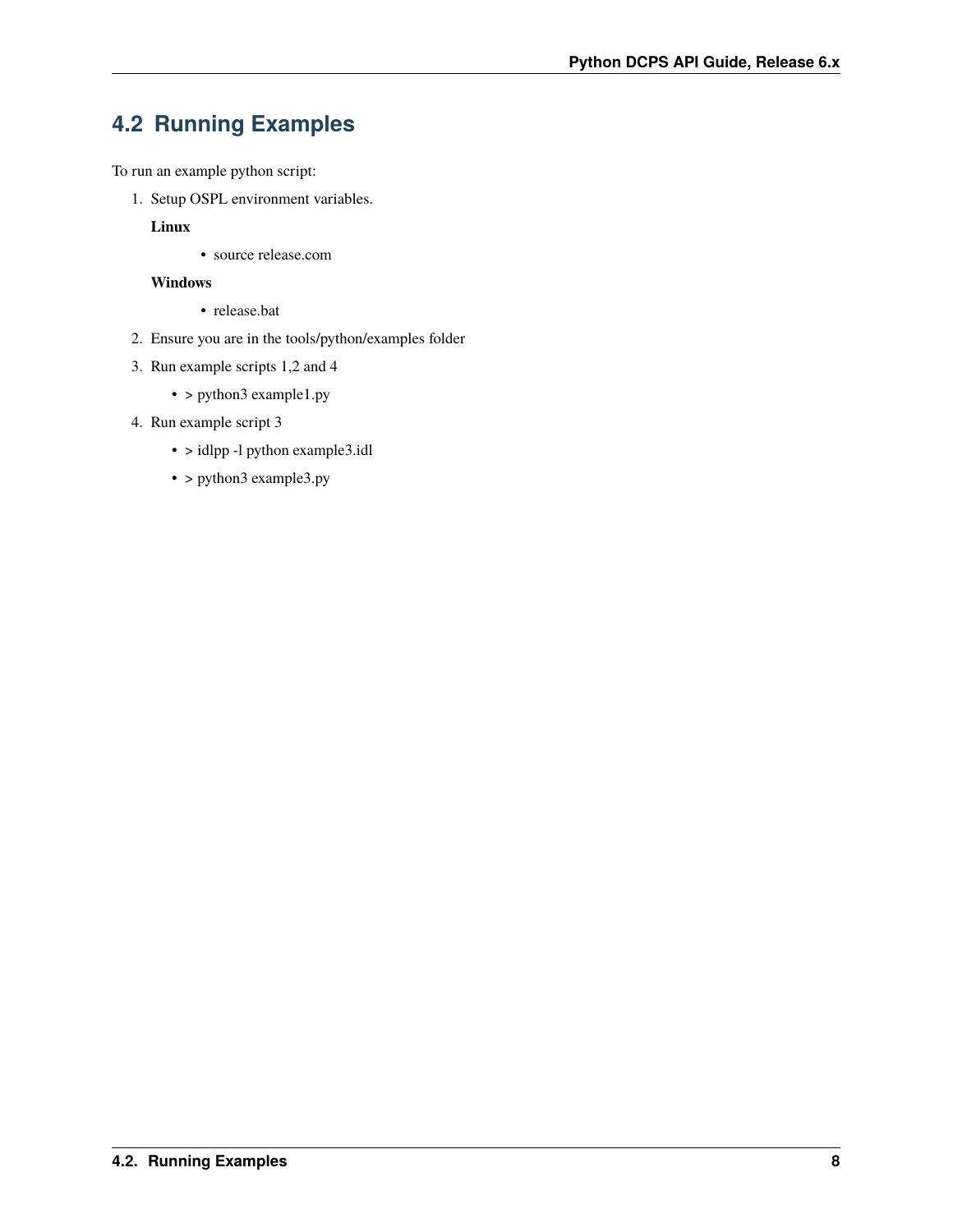# **PYTHON API FOR VORTEX OPENSPLICE**

<span id="page-11-0"></span>The Python DCPS API provides users with Python classes to model DDS communication using Python and pure DDS applications.

The Python DCPS API consists of 2 modules.

- dds module
- ddsutil module

This section provides an overview of the main DDS concepts and Python API examples for these DDS concepts.

**Note:**

• The Python DCPS API can be found in the following directory:

*\$OSPL\_HOME/tools/python/docs/html*

### <span id="page-11-1"></span>**5.1 API Usage Patterns**

The typical usage pattern for the Python DCPS API for Vortex OpenSplice is the following:

- option 1 Recommended use. Statically generate Python topic classes using idlpp -1 python. This must be used for RTS deployments.
- option 2 If using IDL, the user also has the option to dynamically generate Python topic classes in python scripts. This will only work with HDE installations that include the idlpp application.
- option 3 Model your DDS topics using IDL. Alternatively, the python scripts can use topics that already exist in the DDS system.

See *[Python Generation from IDL](#page-24-0)*.

• Start writing your Python program using the Python API for Vortex OpenSplice.

The core classes you must use are dds.Topic, dds.DomainParticipant and either dds.DataReader or dds. DataWriter. Other classes may be required, especially if you need to adjust the Quality of Service (QoS) defaults. For details on setting QoS values with the API, see *[Quality of Service \(QoS\)](#page-19-0)*.

The following list shows the sequence in which you would use the Vortex classes:

- Create a dds.DomainParticipant instance.
- Create one or more dds.Topic instances for the IDL topics your program will read or write.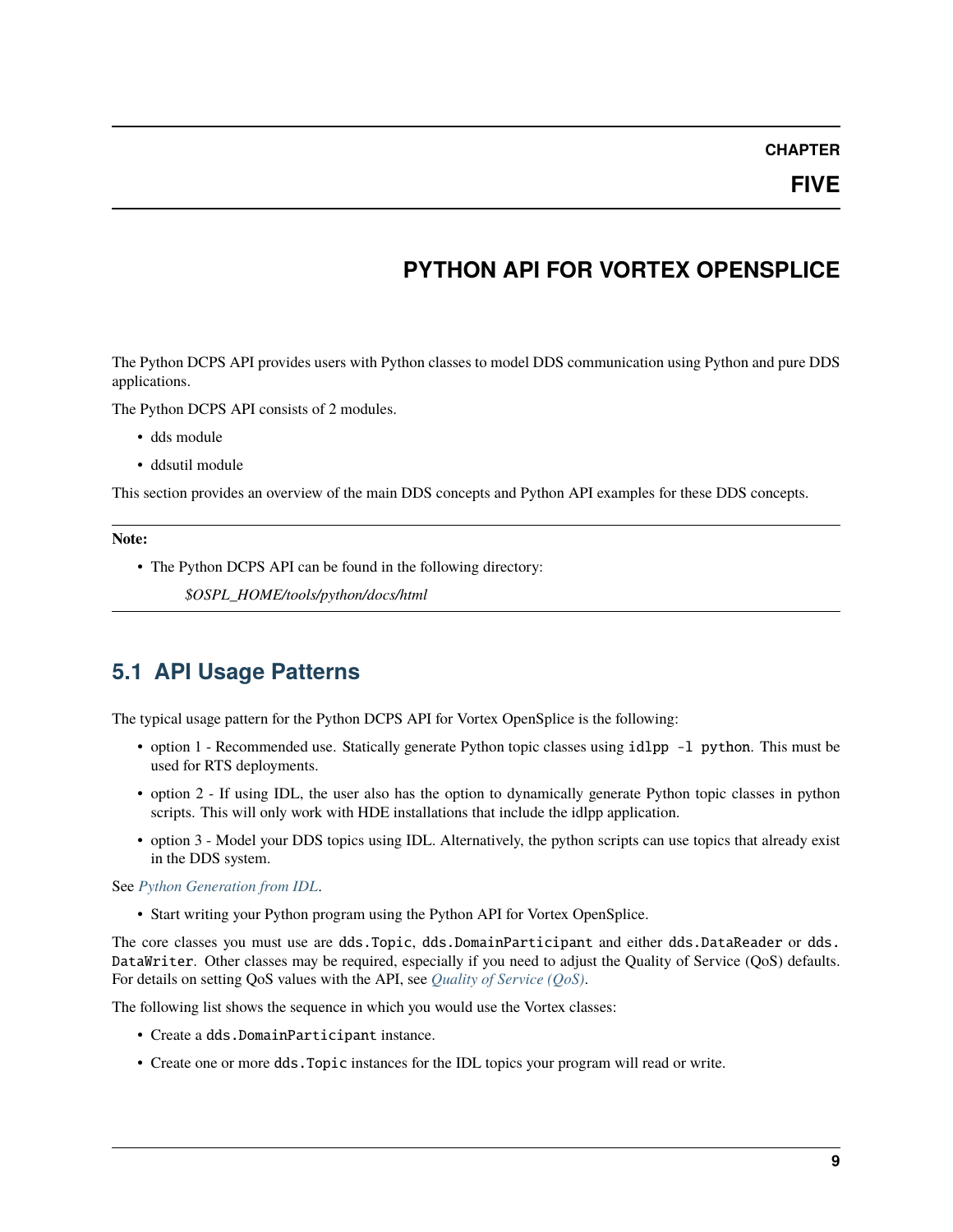- If you require publisher or subscriber level non-default QoS settings, create dds.Publisher and/or dds. Subscriber instances. (The most common reason for changing publisher/subscriber QoS is to define nondefault partitions.)
- Create dds.DataReader and/or dds.DataWriter classes using the dds.Topic instances that you created.
- If you required data filtering, create dds.QueryCondition objects.
- Create the core of program, creating instances of your topic classes and writing them; or, reading data and processing it.

### <span id="page-12-0"></span>**5.2 dds.Topic**

The Python Topic class represents a DDS topic type. The DDS topic corresponds to a single data type. In DDS, data is distributed by publishing and subscribing topic data samples.

For a DDS Topic type definition, a corresponding Python class must be defined. These topic classes are either a class created statically using idlpp, dynamically using an idl file or dynamically for an existing topic discovered in the system. (see *[Topic Generation and Discovery](#page-22-0)*)

#### **API Examples**

Create a Vortex OpenSplice topic named 'Msg1' based on the DDS Topic type Msg using dynamically generated Python topic classes.

```
TOPIC_NAME = 'Msg1'
TOPIC_TYPE = 'HelloWorldData::Msq'IDL_FILE = 'idl/HelloWorldData.idl'
# Create domain participant
dp = DomainParticipant()
# Generate python classes from IDL file
gen_info = ddsutil.get_dds_classes_from_idl(IDL_FILE, TOPIC_TYPE)
# Type support class
qos = Qos([DurabilityQosPolicy(DDSDurabilityKind.TRANSIENT),
   ReliabilityQosPolicy(DDSReliabilityKind.RELIABLE)])
topic = gen_info.register_topic(dp, TOPIC_NAME, qos)
```
Create a Vortex OpenSplice topic named 'Msg1' based on the DDS Topic type Msg using statically generated Python topic classes.

```
TOPIC_NAME = 'Msg1'
TOPIC_TYPE = 'HelloWorldData::Msq'IDL_FILE = 'idl/HelloWorldData.idl'
# Create domain participant
dp = DomainParticipant()# Type support class
qos = Qos([DurabilityQosPolicy(DDSDurabilityKind.TRANSIENT),
   ReliabilityQosPolicy(DDSReliabilityKind.RELIABLE)])
topic = dp.create_topic(TOPIC_NAME, TOPIC_TYPE, qos)
```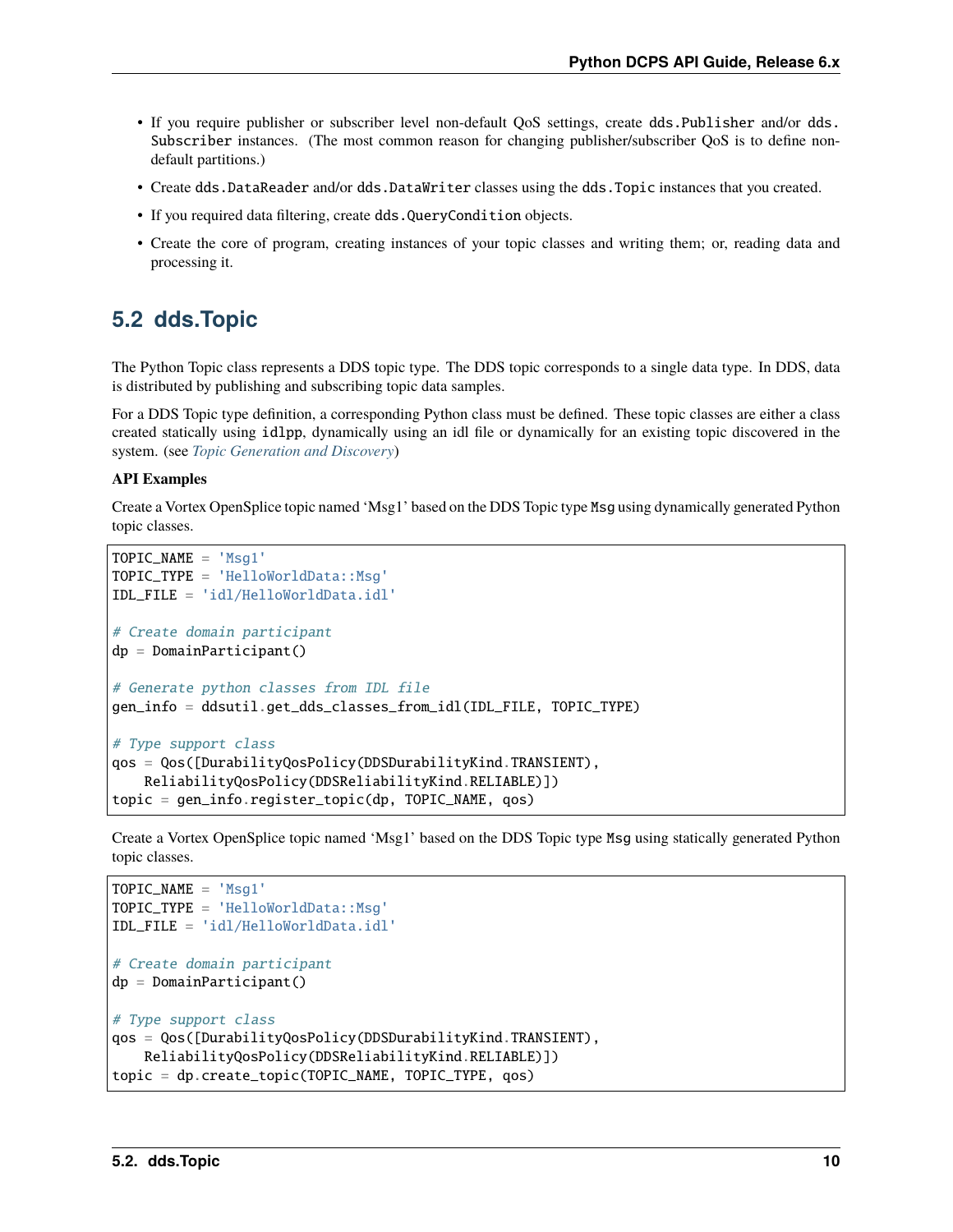# <span id="page-13-0"></span>**5.3 dds.DomainParticipant**

The Python``dds.DomainParticipant`` class represents a DDS domain participant entity.

In DDS - "A domain participant represents the local membership of the application in a domain. A domain is a distributed concept that links all the applications able to communicate with each other. It represents a communication plane: only the publishers and subscribers attached to the same domain may interact."

The dds.DomainParticipant has two optional parameters on creation. If these parameters are not provided, defaults are used.

Parameters:

- qos (Qos) Participant QoS. Default: None
- listener (Listener) Participant listener Default: None

#### **API Examples**

Create a Vortex OpenSplice domain participant. Returns participant or throws a dds.DDSException if the participant cannot be created.

Create a domain participant in the default DDS domain (the one specified by the OSLP\_URI environment variable).

```
# Create domain participant
dp = DomainParticipant()
```
Create a participant on default domain with QoS profile.

```
qp = QosProvider('file://DDS_DefaultQoS_All.xml', 'DDS DefaultQosProfile')
```

```
# Create participant
dp = DomainParticipant(qos = qp.get_participant_qos())
```
Create a participant on domain with QoS profile and listener. TODO

```
qp = QosProvider('file://DDS_DefaultQoS_All.xml', 'DDS DefaultQosProfile')
```

```
# Create participant
dp = DomainParticipant(qos = qp.get-participant_qos())
```
# <span id="page-13-1"></span>**5.4 dds.Publisher**

The Python dds.Publisher class represents a DDS publisher entity.

In DDS, a publisher is "an object responsible for data distribution. It may publish data of different data types."

Use of the dds.Publisher class is optional. In it's place, you can use a dds.DomainParticipant instance. Reasons for explicitly creating a dds.Publisher instance are:

- to specify non-default QoS settings, including specifying the DDS *partition* upon which samples are written.
- to control the timing of publisher creation and deletion.

#### **API Examples**

Create a DDS Publisher entity. Returns publisher or throws a dds.DDSException if the publisher cannot be created. Create a publisher with participant.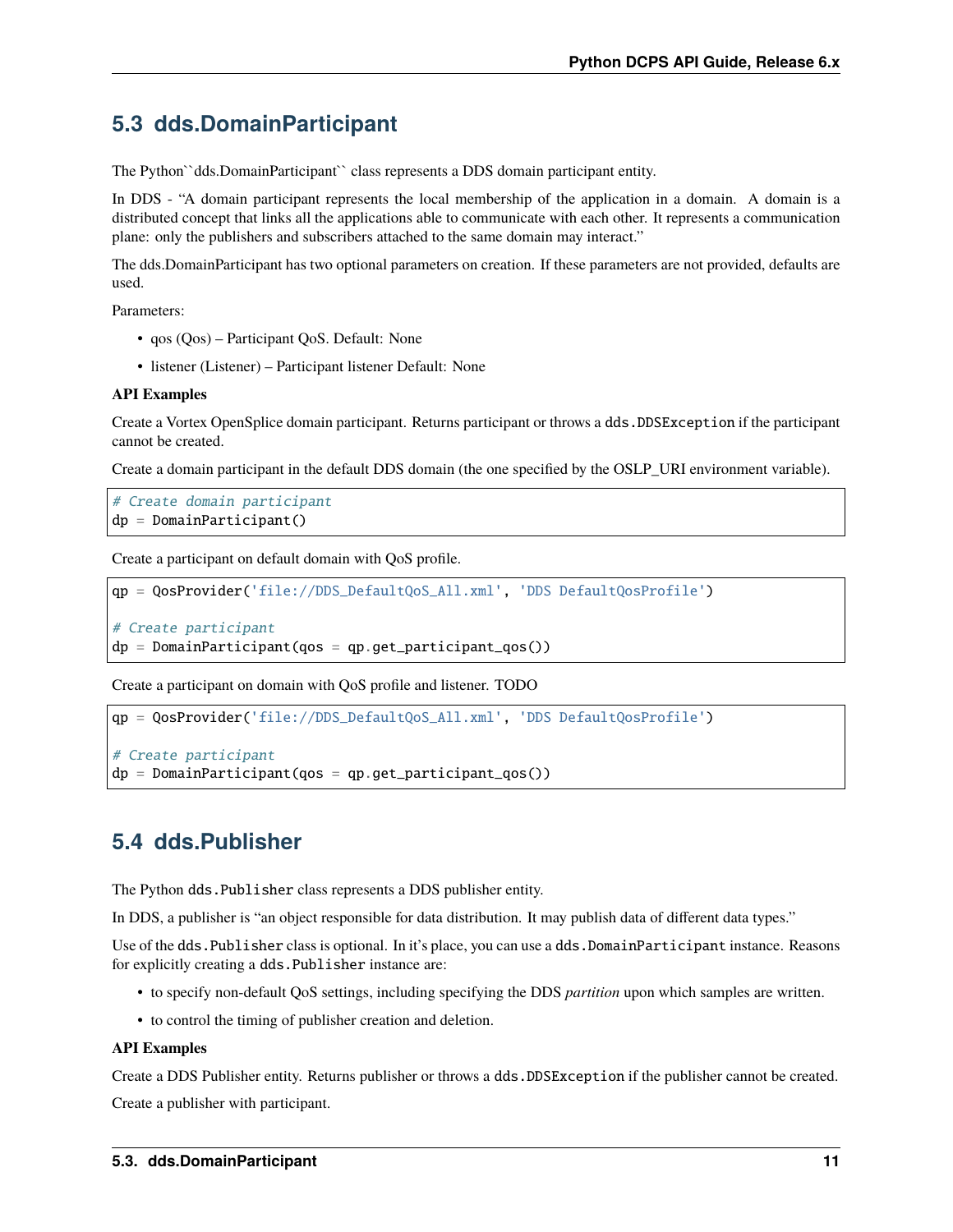```
# Create participant
dp = DomainParticipant()# Create publisher
pub = dp.create_publisher()
```
Create a publisher with participant and QoS profile.

```
qp = QosProvider('file://DDS_DefaultQoS_All.xml', 'DDS DefaultQosProfile')
# Create participant
dp = DomainParticipant(qos = qp.get-participant_qos())# Create publisher
pub = dp.create\_publicher(qos = qp.get\_publicher_qos())
```
# <span id="page-14-0"></span>**5.5 dds.DataWriter**

The Python dds.Writer class represents a DDS data writer entity.

In DDS - "The DataWriter is the object the application must use to communicate to a publisher the existence and value of data-objects of a given type."

A dds.DataWriter class is required in order to write data to a DDS domain. It is attached to a DDS publisher or a DDS domain participant.

A dds.DataWriter class instance references an existing dds.Topic instance.

#### **API Examples**

Create a Vortex OpenSplice domain writer. Returns writer or throws a dds.DDSException if the writer cannot be created.

(NB topic = dp.create\_topic('Msg1', Msg, qos) can be replaced by topic = gen\_info.register\_topic(dp, Msg, qos) if dynamically generated)

Create a writer within a domain participant, and with default QoS.

```
# Create domain participant
dp = DomainParticipant()
# Type support class
qos = Qos([DurabilityQosPolicy(DDSDurabilityKind.TRANSIENT),
    ReliabilityQosPolicy(DDSReliabilityKind.RELIABLE)])
topic = dp \cdot create\_topic('Msq', Msq, qos)# Create a writer
writer = dp.create_datawriter(topic)
```
Create a writer within a publisher, and with default QoS.

```
# Create domain participant
dp = DomainParticipant()
```
(continues on next page)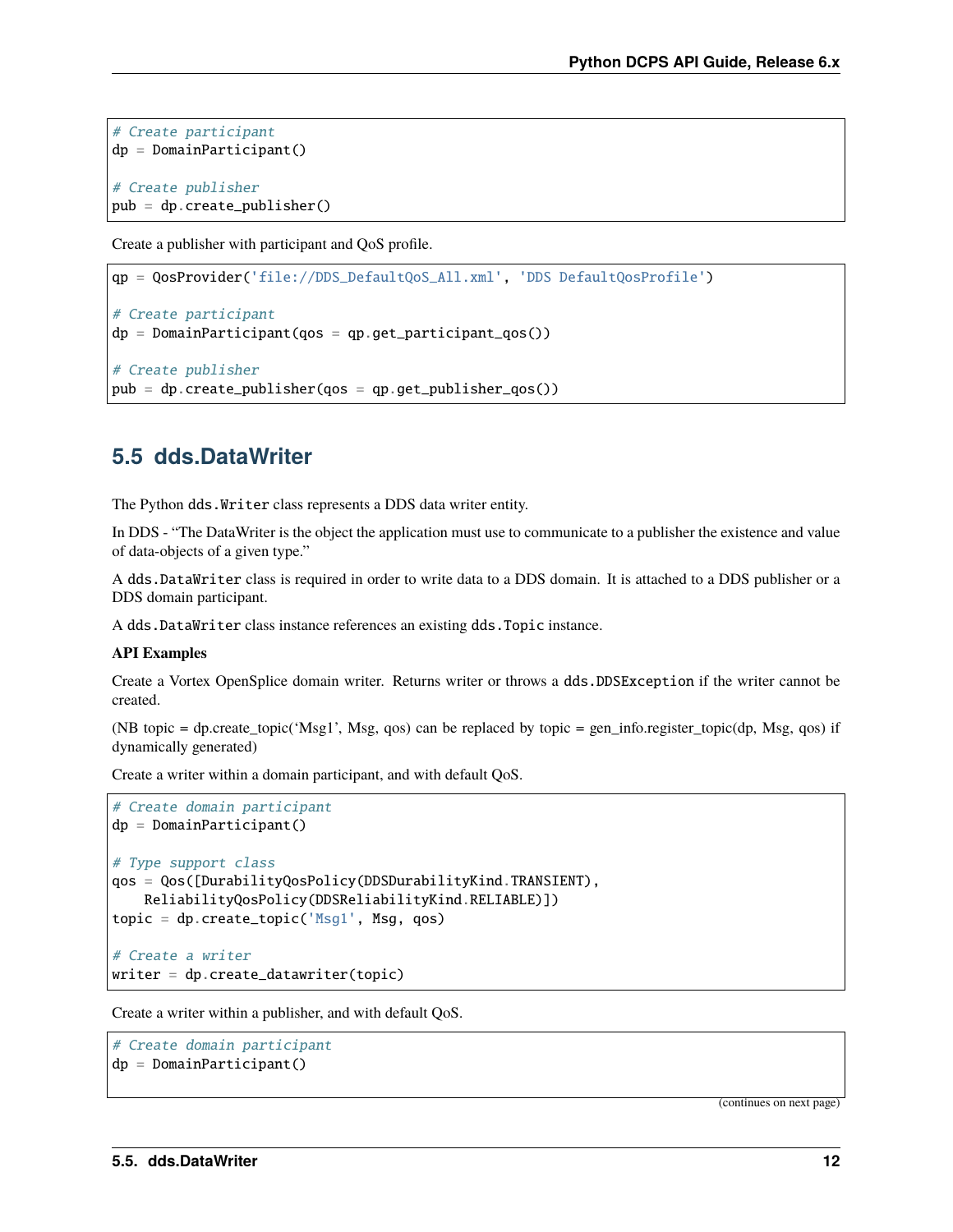(continued from previous page)

```
# Create publisher
pub = dp.create_publisher()
# Type support class
qos = Qos([DurabilityQosPolicy(DDSDurabilityKind.TRANSIENT),
   ReliabilityQosPolicy(DDSReliabilityKind.RELIABLE)])
topic = dp.create_topic('Msg1', Msg, qos)
# Create a writer
writer = pub.create_datawriter(topic)
```
Create a writer with publisher or participant, topic and QoS profile.

```
# Create domain participant
dp = DomainParticipant()
# Create publisher
pub = dp.create_publisher()
# Type support class
qos = Qos([DurabilityQosPolicy(DDSDurabilityKind.TRANSIENT),
   ReliabilityQosPolicy(DDSReliabilityKind.RELIABLE)])
topic = dp.create\_topic('Msg1', Msg, qos)# Create a writer
qp = QosProvider('file://DDS_DefaultQoS_All.xml', 'DDS DefaultQosProfile')
writer = pub.create_datawriter(topic)writer = pub.create_datawriter(topic, qp.get_writer_qos())
```
Write a Msg topic class instance to a writer (statically generated).

```
# Topic data class
idMessage = 1message1 = 'Hello World'
s = Msg(userID = idMessage, message = message1)# Write data
writer.write(s)
```
Write a Msg topic class instance to a writer (dynamically generated).

```
# Topic data class
idMessage = 1message1 = 'Hello World'
s = gen_info.topic_data_class(userID = idMessage, message = message1)# Write data
writer.write(s)
```
Dispose a DDS topic instance.

```
# dispose instance
writer.dispose_instance(s)
```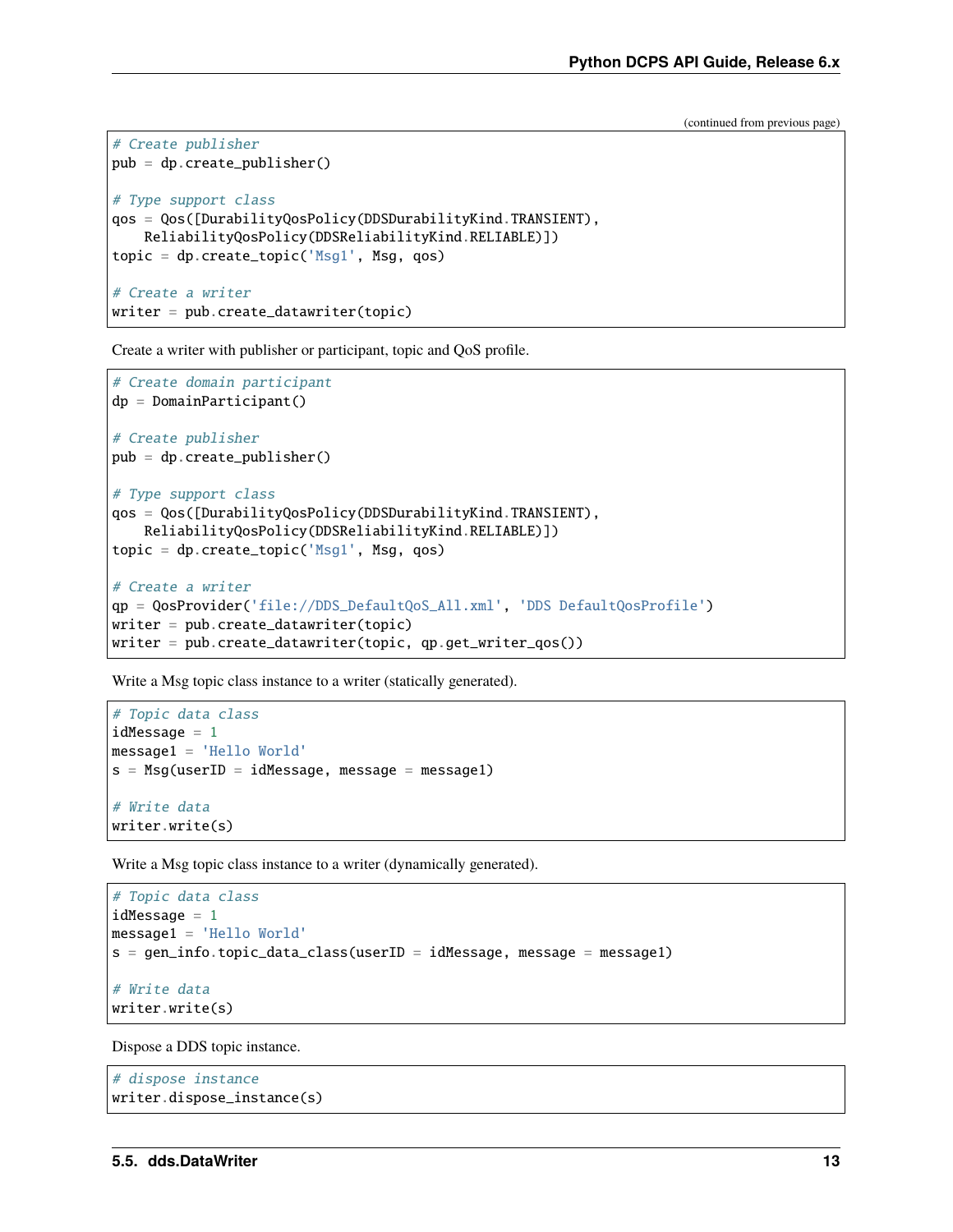Unregister a DDS topic instance.

```
# unregister instance
writer.unregister_instance(s)
```
### <span id="page-16-0"></span>**5.6 dds.Subscriber**

The Python dds. Subscriber class represents a DDS subscriber entity.

In DDS, a subscriber is "an object responsible for receiving published data and making it available to the receiving application. It may receive and dispatch data of different specified types."

Use of the dds.Subscriber class is optional. In it's place, you can use a dds.DomainParticipant instance. Reasons for explicitly creating a dds. Subscriber instance are:

- to specify non-default QoS settings, including specifying the DDS *partition* upon which samples are written.
- to control the timing of subscriber creation and deletion.

#### **API Examples**

Create a Vortex OpenSplice domain subscriber. Returns subscriber or throw a dds.DDSException if the subscriber cannot be created.

Create a subscriber with participant.

```
# Create participant
dp = DomainParticipant()
# Create Subscriber
sub = dp. create\_subscripter()
```
Create a subscriber with participant and QoS profile.

```
qp = QosProvider('file://DDS_DefaultQoS_All.xml', 'DDS DefaultQosProfile')
# Create participant
dp = DomainParticipant(qos = qp.get-participant_qos())# Create Subscriber
sub = dp.create-subscripter(qos = qp.get-subscripter_qos))
```
### <span id="page-16-1"></span>**5.7 dds.DataReader**

The Python Vortex. Reader class represents a DDS data reader entity.

In DDS - "To access the received data, the application must use a typed DataReader attached to the subscriber."

A dds.DataReader class is required in order to write data to a DDS domain. It is attached to a DDS subscriber or a DDS domain participant.

A dds.DataReader class instance references an existing dds.Topic instance.

**API Examples**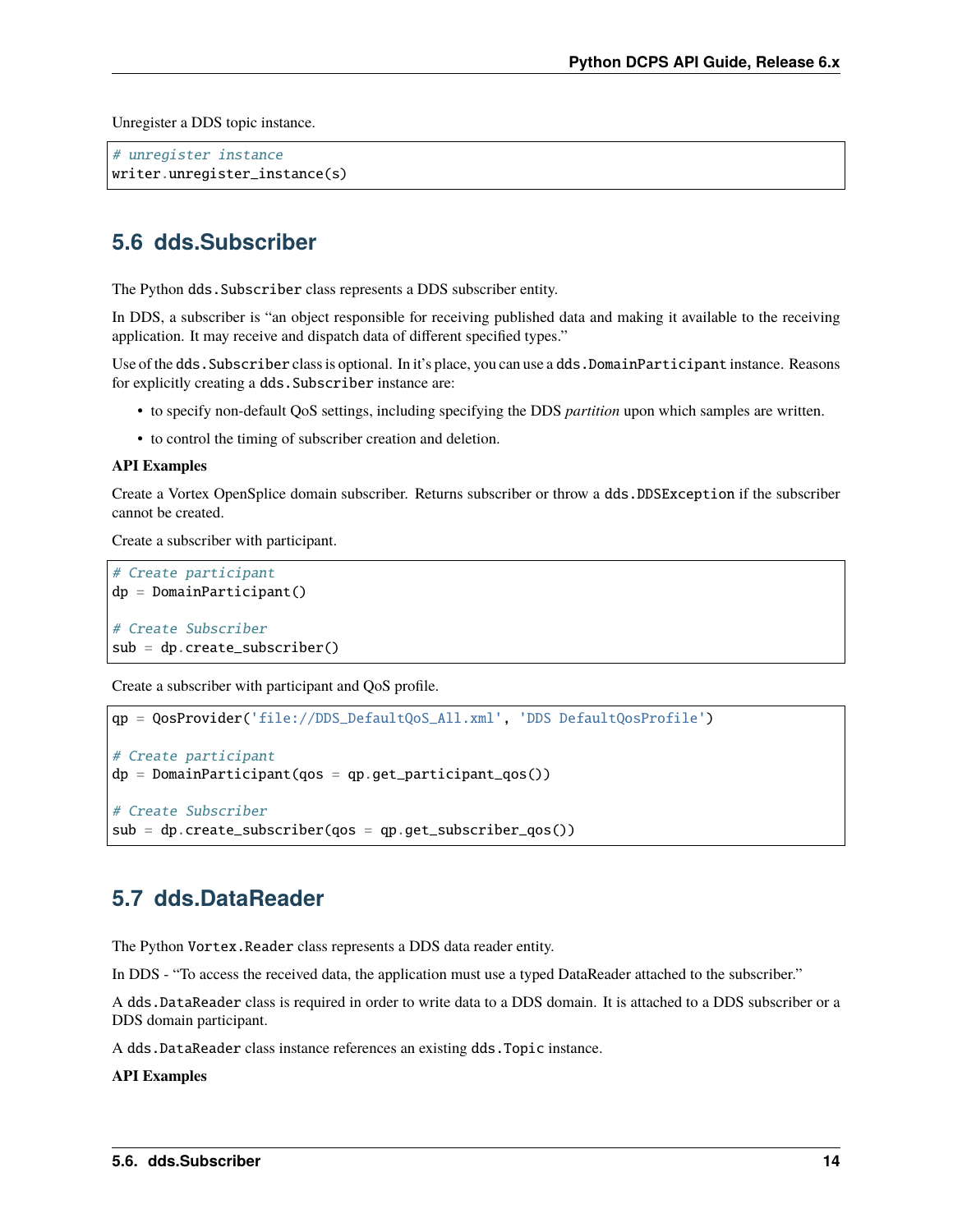Create a Vortex OpenSplice domain reader. Returns reader or throw a dds.DDSException instance if the reader cannot be created.

(NB topic = dp.create\_topic('Msg1', Msg, qos) can be replaced by topic = gen\_info.register\_topic(dp, Msg1, qos) if dynamically generated)

Create a reader for a topic within a participant, and with default QoS.

```
# Create domain participant
dp = DomainParticipant()
# Type support class
qos = Qos([DurabilityQosPolicy(DDSDurabilityKind.TRANSIENT),
    ReliabilityQosPolicy(DDSReliabilityKind.RELIABLE)])
topic = dp \cdot create\_topic('Msg1', Msg, qos)# Create a reader
reader = dp.create_datareader(topic)
```
Create a reader for a topic within a subscriber, and with default QoS.

```
# Create domain participant
dp = DomainParticipant()# Create subscriber
sub = dp.create_subscriber()
# Type support class
qos = Qos([DurabilityQosPolicy(DDSDurabilityKind.TRANSIENT),
   ReliabilityQosPolicy(DDSReliabilityKind.RELIABLE)])
topic = dp \cdot create\_topic('Msq', Msq, qos)# Create a reader
reader = sub.create_datareader(topic)
```
Create a reader for a topic within a subscriber or participant, with with a QoS profile.

```
# Create domain participant
dp = DomainParticipant()# Create subscriber
sub = dp.create_subscriber()
# Type support class
qos = Qos([DurabilityQosPolicy(DDSDurabilityKind.TRANSIENT),
   ReliabilityQosPolicy(DDSReliabilityKind.RELIABLE)])
topic = dp.create_topic('Msg1', Msg, qos)
# Create a reader
qp = QosProvider('file://DDS_DefaultQoS_All.xml', 'DDS DefaultQosProfile')
reader = sub.create_datareader(topic, qp.get_reader_qos())
```
Take data from a data reader.

 $l = reader.title(10)$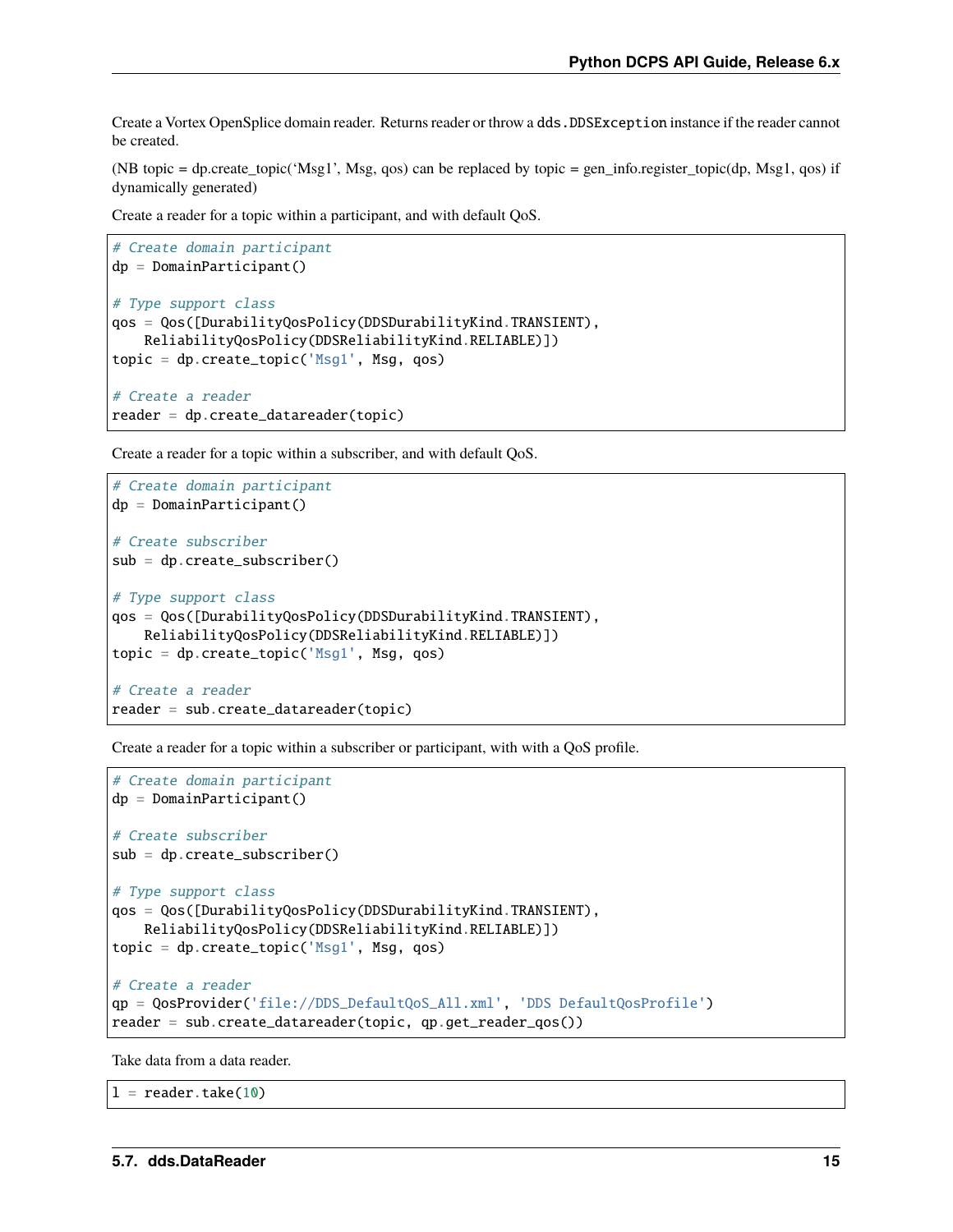Read data from a data reader.

 $l = reader.read(10)$ 

Specify a wait timeout, in seconds, before read or take will return without receiving data TODO change description the code is wrong

```
# Create waitset
waitset = WaitSet()qc = QueryCondition(reader, DDSMaskUtil.all\_samples(), 'long1 > 1')waitset.attach(qc)
# Wait for data
conditions = waitset.wait()# Print data
l = reader.title(10)
```
### <span id="page-18-0"></span>**5.8 dds.QueryCondition**

The Python dds.QueryCondition class represents a DDS query entity.

A query is a data reader, restricted to accessing data that matches specific status conditions and/or a filter expression.

A dds.Query class instance references an existing dds.DataReader instance.

#### **API Examples**

Create a dds.QueryCondition with a state mask and a filter expression for a reader and take data.

```
# Create waitset
waitset = WaitSet()qc = QueryCondition(reader, DDSMaskUtil.all\_samples(), 'long1 > 1')waitset.attach(qc)
# Wait for data
conditions = waitset.wait()# Print data
l = reader.title(10)for sd, si in l:
    sd.print_vars()
```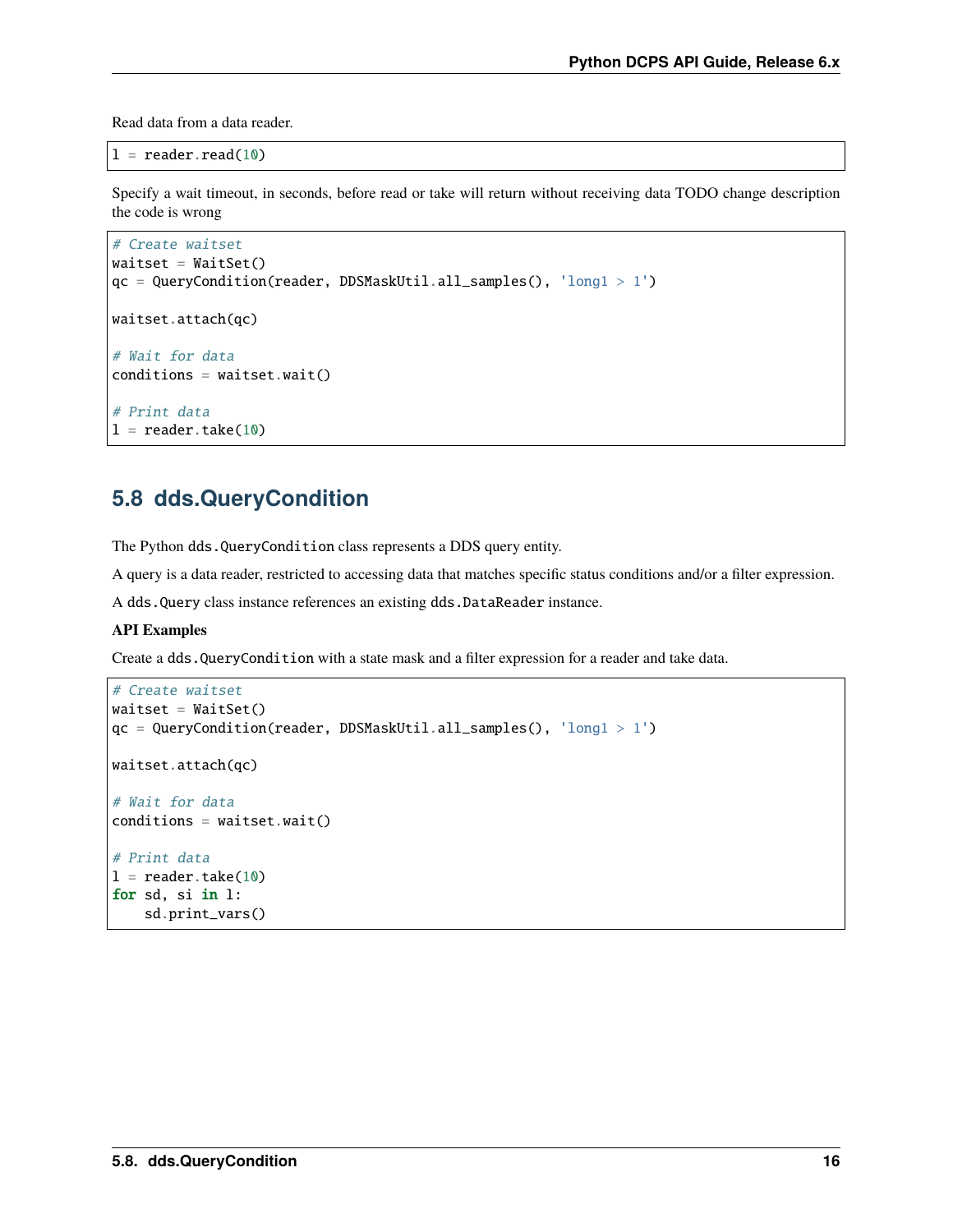# **QUALITY OF SERVICE (QOS)**

<span id="page-19-0"></span>The following section explains how to set the Quality of Service (QoS) for a DDS entity.

Users have two options available to set the QoS for an entity or entities. They can define the QoS settings using an XML file, or they can use the Python DCPS APIs. Both of these options are explained.

If a QoS setting for an entity is not set using an xml file or the Python DCPS APIs, the defaults will be used. This allows a user the ability to override only those settings that require non-default values.

The code snippets referenced are taken from the runnable examples.

**Note:**

• The *[Examples](#page-9-0)* section provides the examples directory location, example descriptions and running instructions.

# <span id="page-19-1"></span>**6.1 Setting QoS Using QoS Provider XML File**

QoS for DDS entities can be set using XML files based on the XML schema file [QoSProfile.xsd.](http://www.omg.org/spec/dds4ccm/20110201/DDS_QoSProfile.xsd) These XML files contain one or more QoS profiles for DDS entities.

Sample QoS Profile XML files can be found in the examples directory.

### <span id="page-19-2"></span>**6.1.1 QoS Profile**

A QoS profile consists of a name and optionally a base\_name attribute. The base\_name attribute allows a QoS or a profile to inherit values from another QoS or profile in the same file. The file contains QoS elements for one or more DDS entities. A skeleton file without any QoS values is displayed below to show the structure of the file.

```
<dds xmlns="http://www.omg.org/dds/"
        xmlns:xsi="http://www.w3.org/2001/XMLSchema-instance"
        xsi:schemaLocation="file:DDS_QoSProfile.xsd">
   <qos_profile name="DDS QoS Profile Name">
        <datareader_qos></datareader_qos>
        <datawriter_qos></datawriter_qos>
        <domainparticipant_qos></domainparticipant_qos>
        <subscriber_qos></subscriber_qos>
        <publisher_qos></publisher_qos>
        <topic_qos></topic_qos>
   </qos_profile>
</dds>
```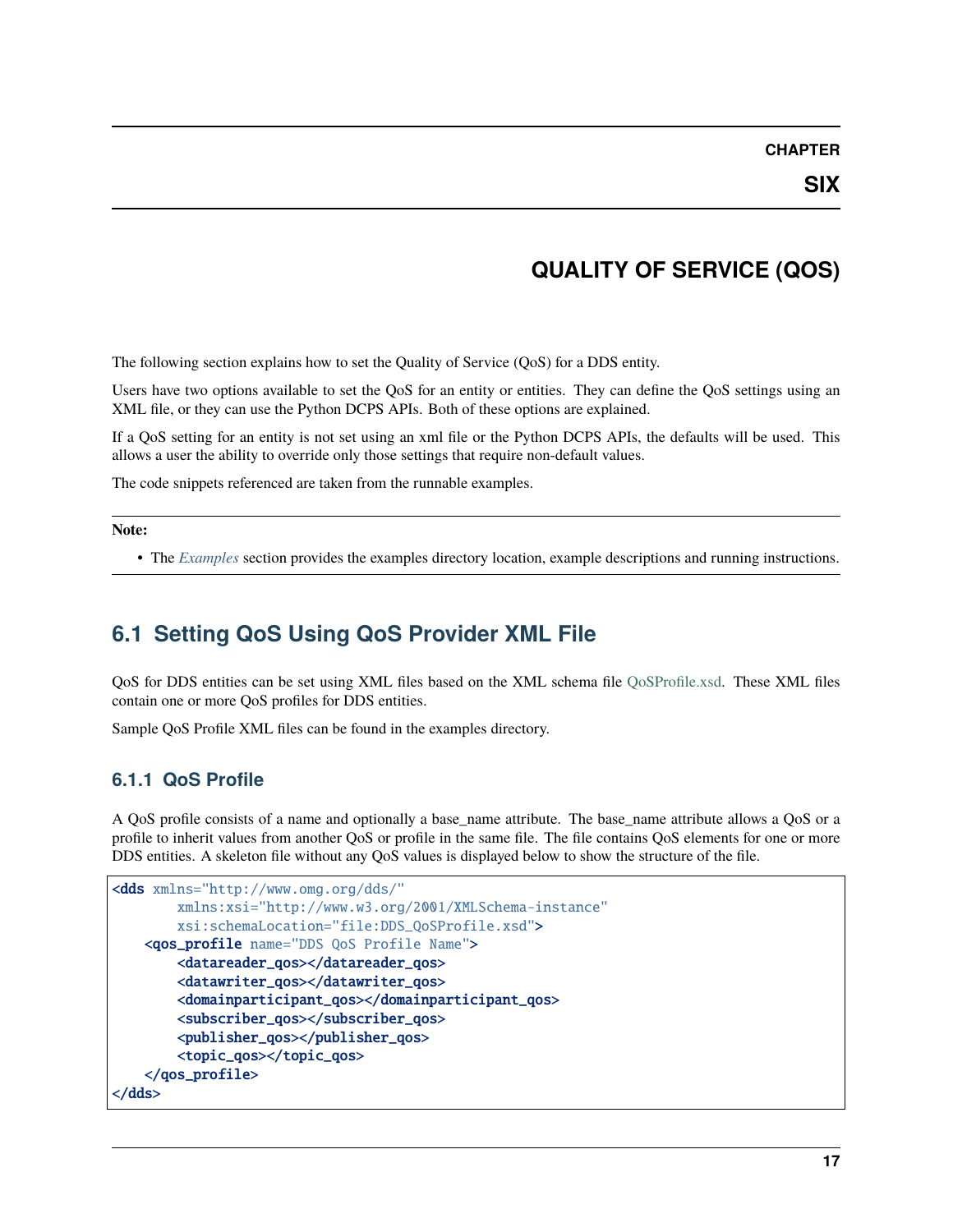#### **Example: Specify Publisher Partition**

The example below specifies the publisher's partitions as A and B.

```
<publisher_qos>
    <partition>
        <name>
            <element>A</element>
            <element>B</element>
        </name>
    </partition>
</publisher_qos>
```
### <span id="page-20-0"></span>**6.1.2 Applying QoS Profile**

To set the QoS profile for a DDS entity using the Python DCPS API and an XML file, the user specifies the File URI and the QoS profile name as parameters.

**example1.py**

```
...
qp = QosProvider('file://DDS_DefaultQoS_All.xml', 'DDS DefaultQosProfile')
# Create participant
dp = DomainParticipant(qos = qp.get-participant_qos())# Create publisher
pub = dp.create\_publicher(qos = qp.get\_publicher_qos())# Create Subscriber
sub = dp.create-subscripter(qos = qp.get-subscripter_qos))...
```
# <span id="page-20-1"></span>**6.2 Setting QoS Using Python DCPS API Classes**

QoS settings can also be set by using the python classes alone. (No XML files required.)

Below is a code snippet that demonstrates how to specify the QoS settings for a writer using the python DCPS apis. In this example, all the QoS settings for the writer are set and all of the default QoS settings are overridden. If a QoS setting for an entity is not set, the default is used.

#### **qos\_example.py**

```
...
writer_qos = Qos([DurabilityQosPolicy(DDSDurabilityKind.TRANSIENT),
         DeadlineQosPolicy(DDSDuration(500)),
         LatencyBudgetQosPolicy(DDSDuration(3000)),
         LivelinessQosPolicy(DDSLivelinessKind.MANUAL_BY_PARTICIPANT),
         ReliabilityQosPolicy(DDSReliabilityKind.RELIABLE, DDSDuration.infinity()),
         DestinationOrderQosPolicy(DDSDestinationOrderKind.BY_SOURCE_TIMESTAMP),
         HistoryQosPolicy(DDSHistoryKind.KEEP_ALL),
         ResourceLimitsQosPolicy(10,10,10),
```
(continues on next page)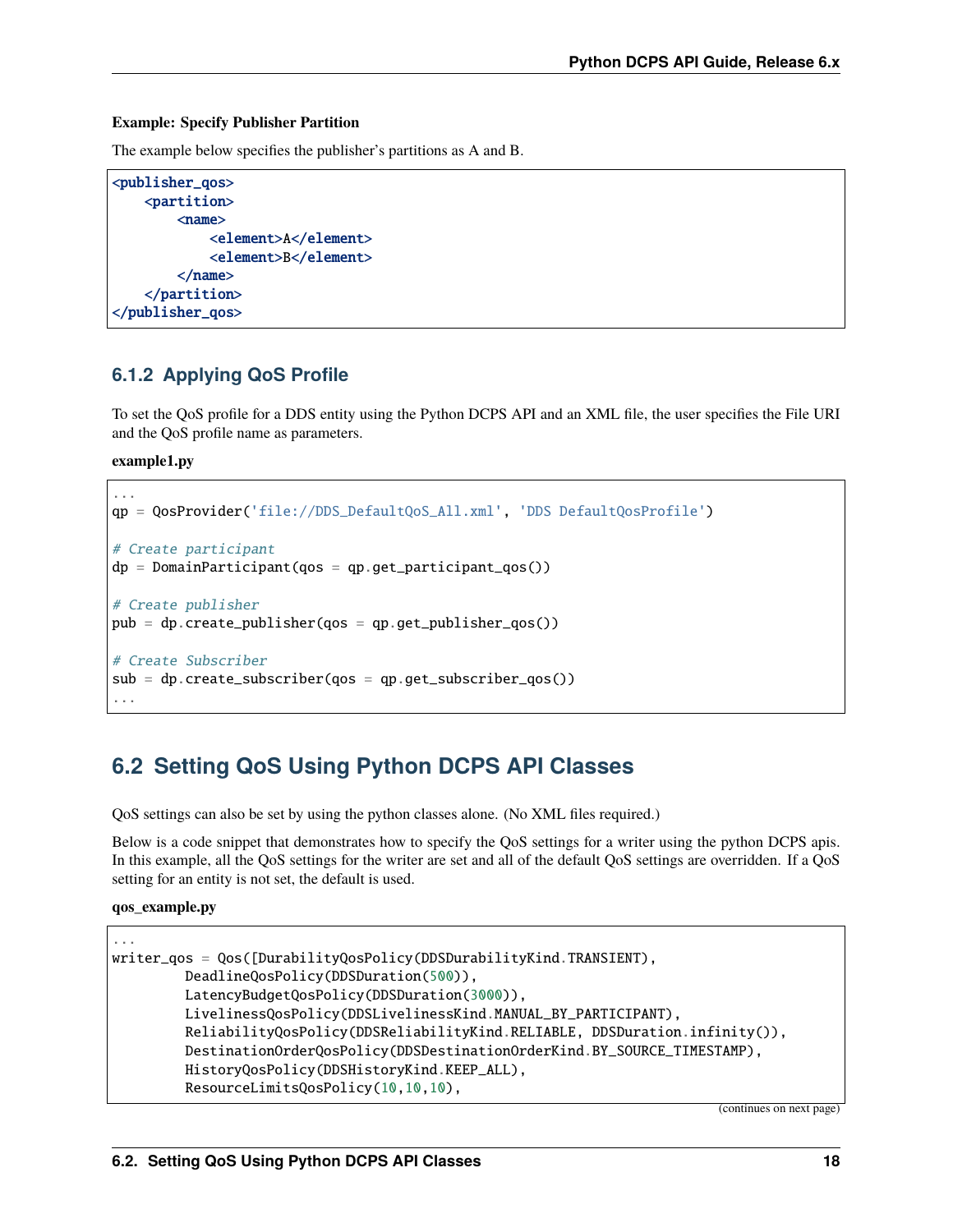(continued from previous page)

```
TransportPriorityQosPolicy(700),
LifespanQosPolicy(DDSDuration(10, 500)),
OwnershipQosPolicy(DDSOwnershipKind.EXCLUSIVE),
OwnershipStrengthQosPolicy(100),
WriterDataLifecycleQosPolicy(False)
])
```
In the next example, a topic QoS is created that overrides only a subset of the QoS settings.

#### **HelloWorldDataSubscriber.py**

...

```
...
# Create domain participant
dp = DomainParticipant()
# Create subscriber
sub = dp. create\_subscripter()# Generate python classes from IDL file
gen_info = ddsutil.get_dds_classes_from_idl(IDL_FILE, TOPIC_TYPE)
# Create a topic QoS that overrides defaults for durability and reliability
qos = Qos([DurabilityQosPolicy(DDSDurabilityKind.TRANSIENT),
       ReliabilityQosPolicy(DDSReliabilityKind.RELIABLE)])
topic = gen_info.register_topic(dp, TOPIC_NAME, qos)
...
```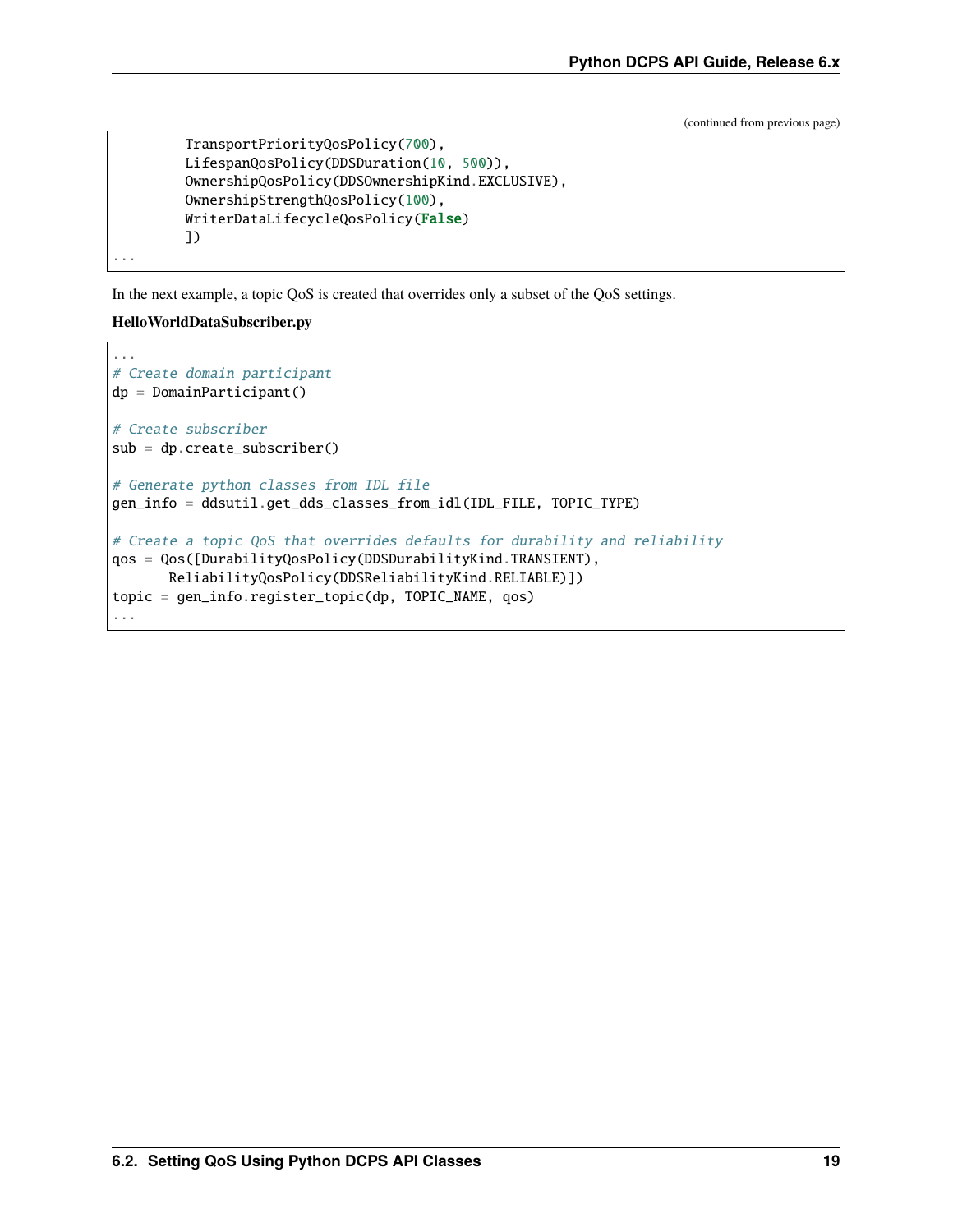### **SEVEN**

### **TOPIC GENERATION AND DISCOVERY**

<span id="page-22-0"></span>A DDS Topic represents the unit for information that can be produced or consumed by a DDS application. Topics are defined by a name, a type, and a set of QoS policies.

The Python DCPS API provides several ways of generating Python classes to represent DDS topics.

- over the wire discovery
- dynamic generation of Python Topic classes using parameters IDL file and topic name
- static generation of Python Topic classes using IDL

**Note:**

• The *[Examples](#page-9-0)* section provides the examples directory location, example descriptions and running instructions.

### <span id="page-22-1"></span>**7.1 Over the Wire Discovery**

Python topic classes can be generated for existing DDS topics in the DDS system. These topics are "discovered over the wire".

The Python classes are generated when the topic is requested by name.

A code snippet is provided from example4.py. This example finds a topic registered by another process, and reads and writes samples to that topic.

**example4.py**

```
...
print('Connecting to DDS domain...')
dp = dds.DomainParticipant()
print('Finding OsplTestTopic...')
found_topic = dp.find_topic('OsplTestTopic')
print('Registering OsplTestTopic locally')
local_topic = ddsutil.register_found_topic_as_local(found_topic)
print('Getting Python classes for the found topic...')
gen_info = ddsutil.get_dds_classes_for_found_topic(found_topic)
OsplTestTopic = gen_info.get_class(found_topic.type_name)
Tstate = gen_info.get_class('ospllog::Tstate')
```
(continues on next page)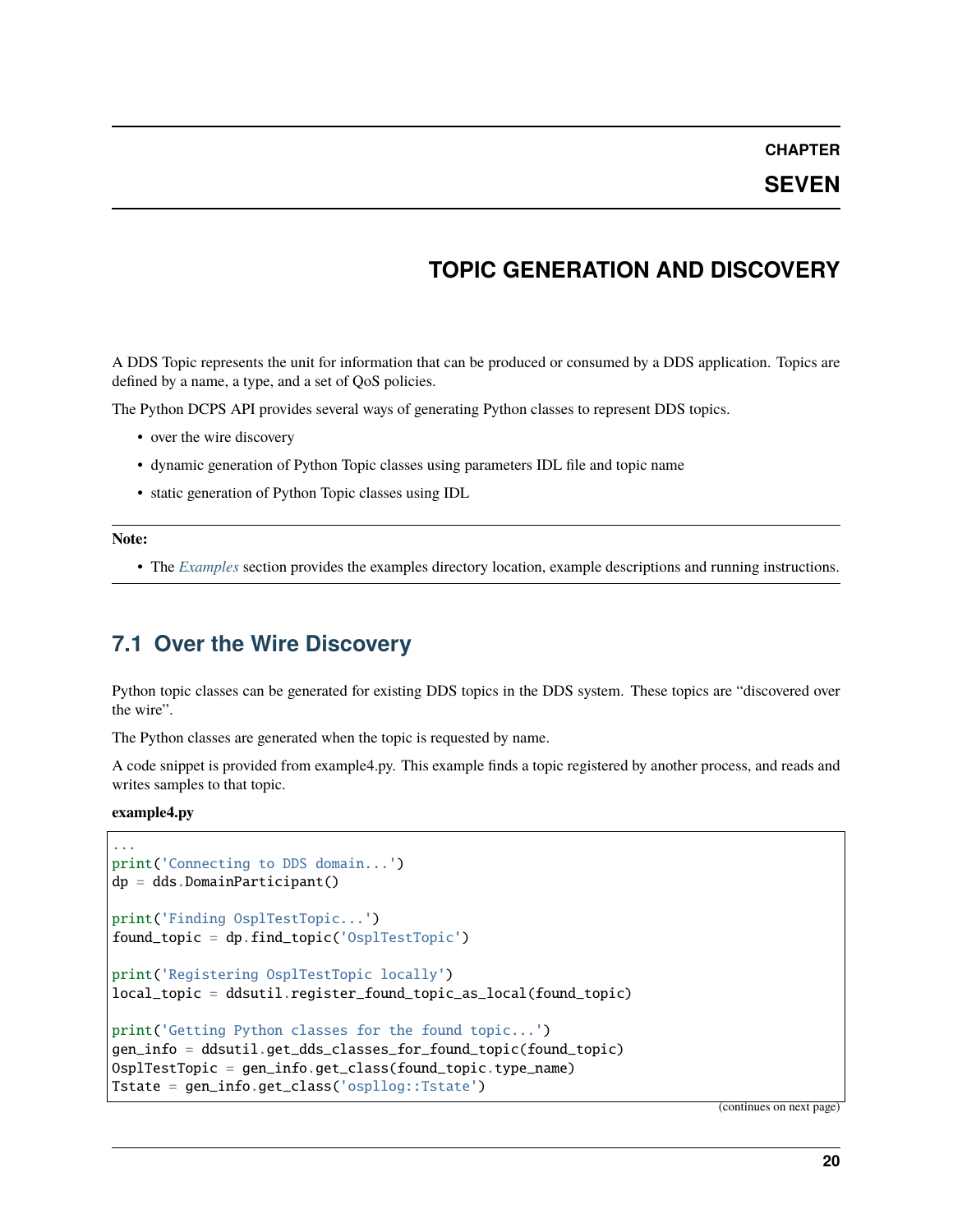(continued from previous page)

```
print('Creating sample data to write...')
data = 0splTestTopic(id=11,index=22, x=1.2, y=2.3, z= 3.4, t=9.8,
   state=Tstate.init, description='Hello from Python')
print('Creating readers and writers...')
pub = dp.create_publisher()
wr = pub.create_datawriter(local_topic, found_topic.qos)
sub = dp. create\_subscripter()rd = sub.create_datareader(local_topic, found_topic.qos)
print('Writing sample data...')
wr.write(data)
print('Wrote: %s' % (str(data)))
...
```
# <span id="page-23-0"></span>**7.2 Static Generation of Python Topic Classes Using IDL**

The Python topic classes can be generated statically using an IDL file. Please see *[Static Generation](#page-24-2)* for more information.

# <span id="page-23-1"></span>**7.3 Dynamic Generation of Python Topic Classes Using IDL and Name**

The Python topic classes can be generated dynamically using an IDL file, and the topic name. Please see *[Dynamic](#page-24-3) [Generation](#page-24-3)* for more information.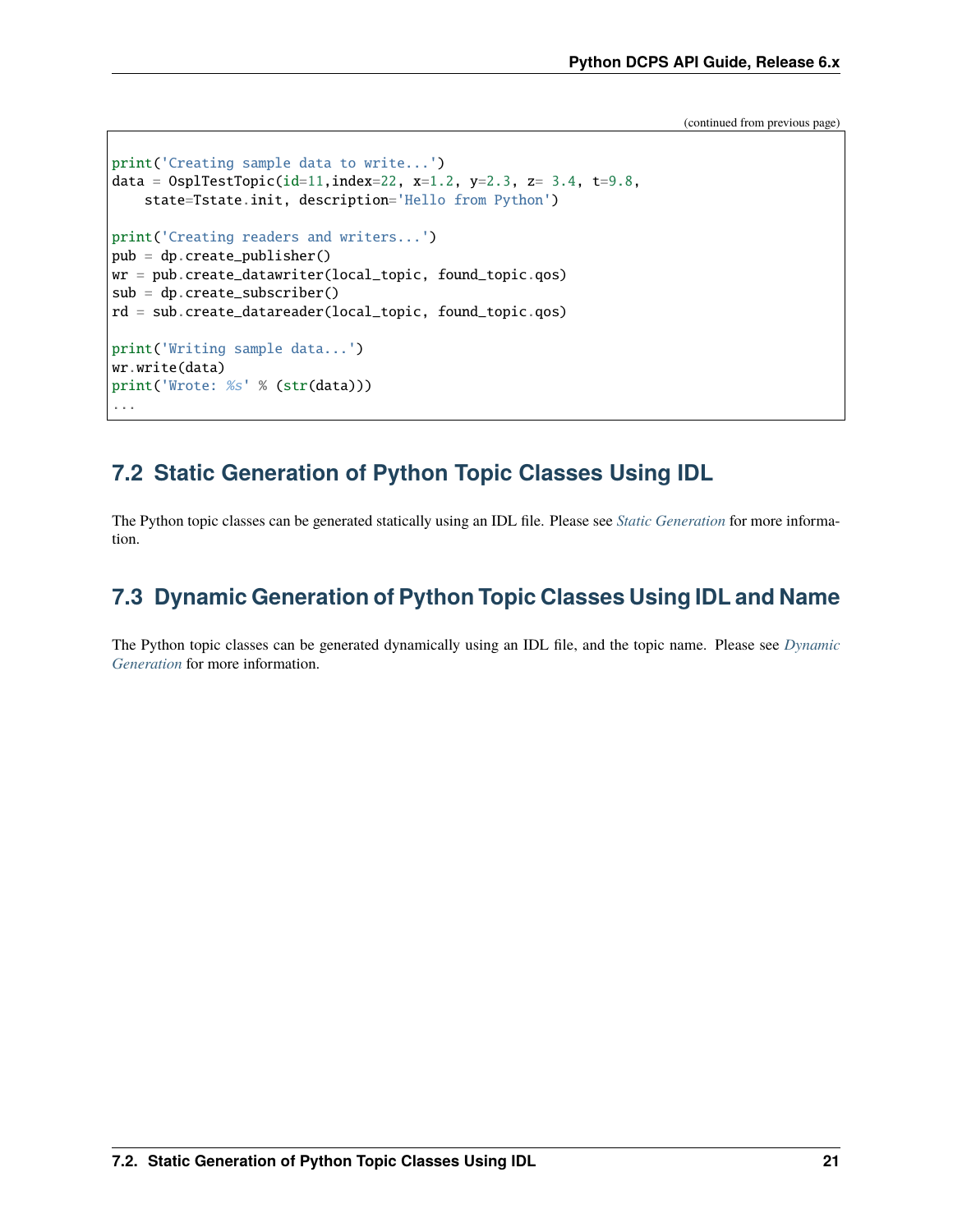### **EIGHT**

### **PYTHON GENERATION FROM IDL**

<span id="page-24-0"></span>The Python DCPS API supports generation of Python topic classes from IDL. This chapter describes the details of the IDL-Python binding.

### <span id="page-24-1"></span>**8.1 Running IDLPP**

### <span id="page-24-2"></span>**8.1.1 Static Generation**

The Python topic classes can be generated statically using an IDL file.

Compiling IDL into python code is done using the  $-1$  python switch on idlpp:

```
idlpp -l python idl-file-to-compile.idl
```
**Note:**

- A Python package with the same name as the idl file (without the .idl extension) is always created.
- It defines types not included in an IDL module. IDL modules become Python packages within this base package.

### <span id="page-24-3"></span>**8.1.2 Dynamic Generation**

The Python topic classes can be generated dynamically using an IDL file, and the topic name. An api, ddsutil. get\_dds\_classes\_from\_idl, is provided to generate the topic classes at runtime from within a Python script.

Please note that dynamic generation will **not** work with a deployment license as it requires the idlpp application and should only be used during development of Topics.

#### **HelloWorldDataPublisher.py**

```
...
TOPIC_NAME = 'Msg1'
TOPIC_TYPE = 'HelloWorldData::Msq'IDL_FILE = 'idl/HelloWorldData.idl'
# Create domain participant
dp = DomainParticipant()
# Create publisher
```
(continues on next page)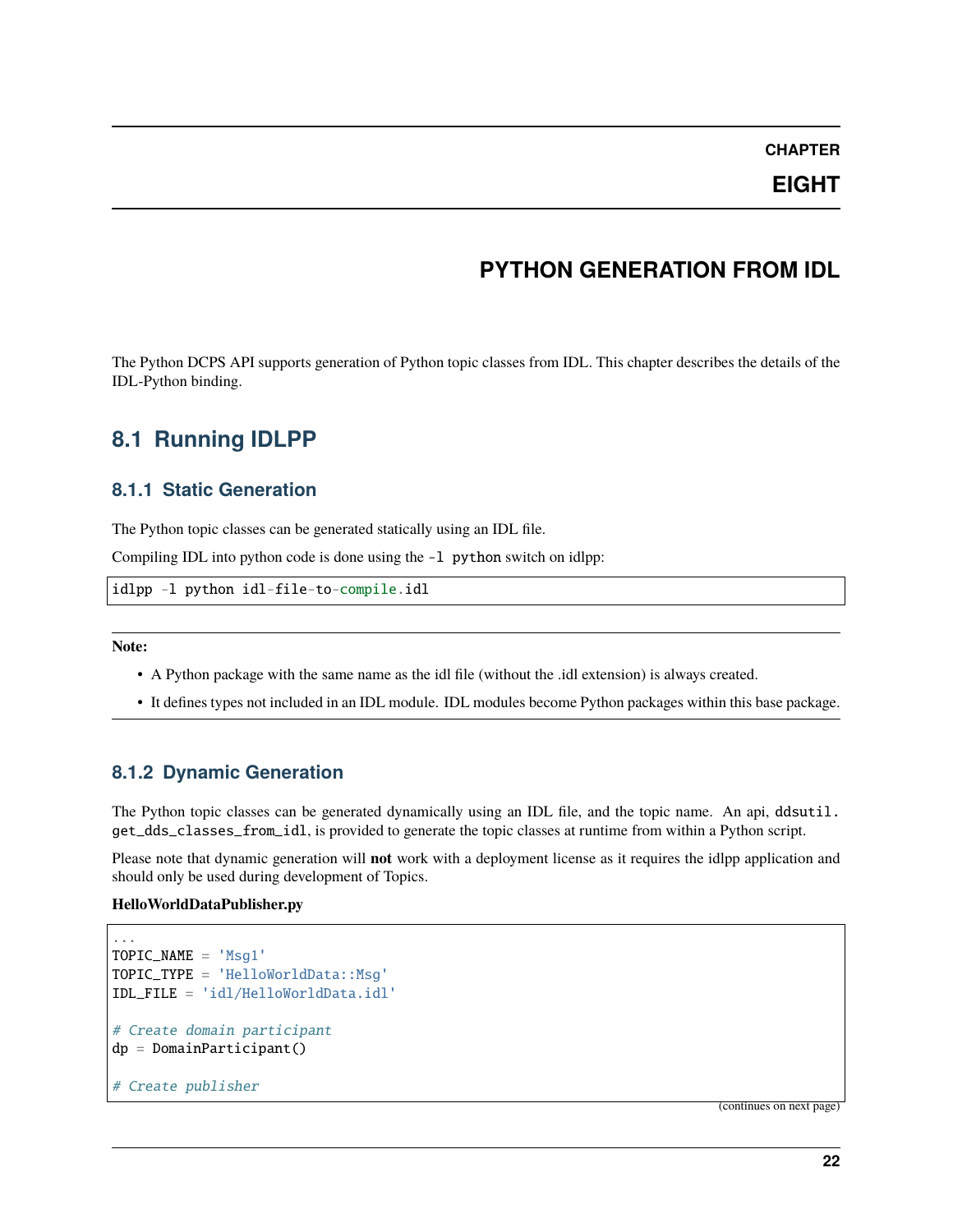(continued from previous page)

```
pub = dp.create_publisher()
# Generate python topic classes from IDL file
gen_info = ddsutil.get_dds_classes_from_idl(IDL_FILE, TOPIC_TYPE)
# Type support class
qos = Qos([DurabilityQosPolicy(DDSDurabilityKind.TRANSIENT),
       ReliabilityQosPolicy(DDSReliabilityKind.RELIABLE)])
# Register topic
topic = gen_info.register_topic(dp, TOPIC_NAME, qos)
# Create a writer
writer = pub.create_datawriter(topic)
# Topic data class
idMessage = 1
message1 = 'Hello World'
s = gen_info.topic_data_class(userID = idMessage, message = message1)
# Write data
writer.write(s)
#output to console
print('=== [Publisher] writing a message containing : ')
print('userID :', idMessage)
print('message :', message1)
...
```
### <span id="page-25-0"></span>**8.1.3 Generated Artifacts**

The following table defines the Python artifacts generated from IDL concepts:

| IDL<br>Con- | Python<br>Con- | Comment                                                                         |
|-------------|----------------|---------------------------------------------------------------------------------|
| cept        | cept           |                                                                                 |
| module      | package        | Folder with module name, plus __init__.py that defines types defined within the |
|             |                | module.                                                                         |
| enum        | class          | Defined in __init__.py files.                                                   |
| enum value  | enum value     | Defined in _____ init_____, py files.                                           |
| struct      | class          | Defined in _____ init_____, py files.                                           |
| field       | class property | Defined in __init__.py files.                                                   |
| union       | union          | Defined in _____ init____, py files. (Only statically generated supported)      |

#### **Datatype mappings**

The following table shows the Python equivalents to IDL primitive types: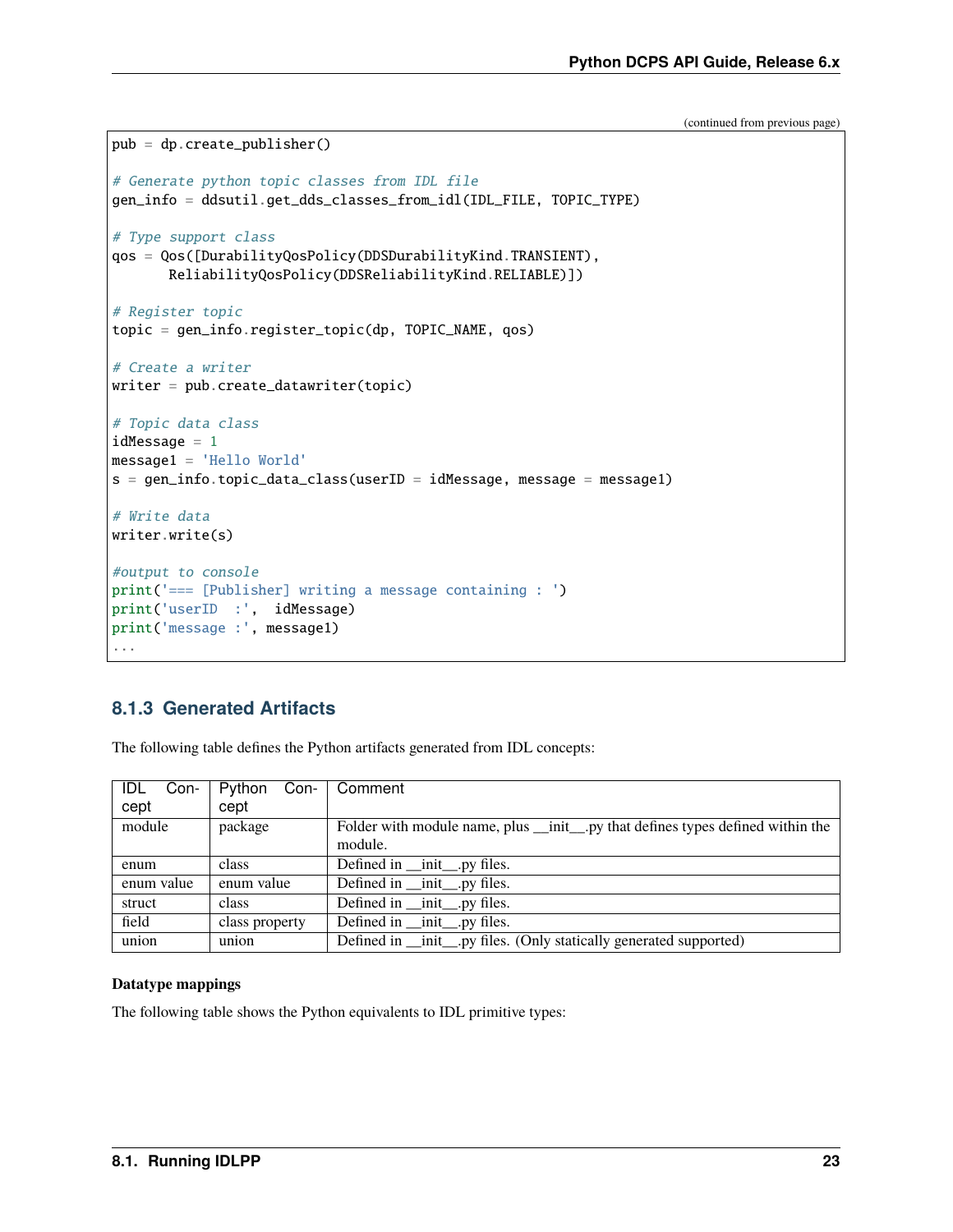| <b>IDL</b> Type | <b>Python Type</b> |
|-----------------|--------------------|
| boolean         | bool               |
| char            | str, $length == 1$ |
| octet           | int                |
| short           | int                |
| ushort          | int                |
| long            | int                |
| ulong           | int                |
| long long       | int                |
| ulong long      | int                |
| float           | float              |
| double          | float              |
| string          | str                |
| wchar           | Unsupported        |
| wstring         | Unsupported        |
| any             | Unsupported        |
| long double     | Unsupported        |

#### **Implementing Arrays and Sequences in Python**

Both IDL arrays and IDL sequences are mapped to Python lists.

The constructors for generated classes always fully allocate any array fields. Sequences are always initialized to the empty list.

# <span id="page-26-0"></span>**8.2 Limitations of Python Support**

The IDL-to-Python binding has the following limitations:

- IDL unions are Supported by statically generated Python, but not by dynamic or over-the-wire.
- The following IDL data types are not supported: wchar, wstring, any and long double .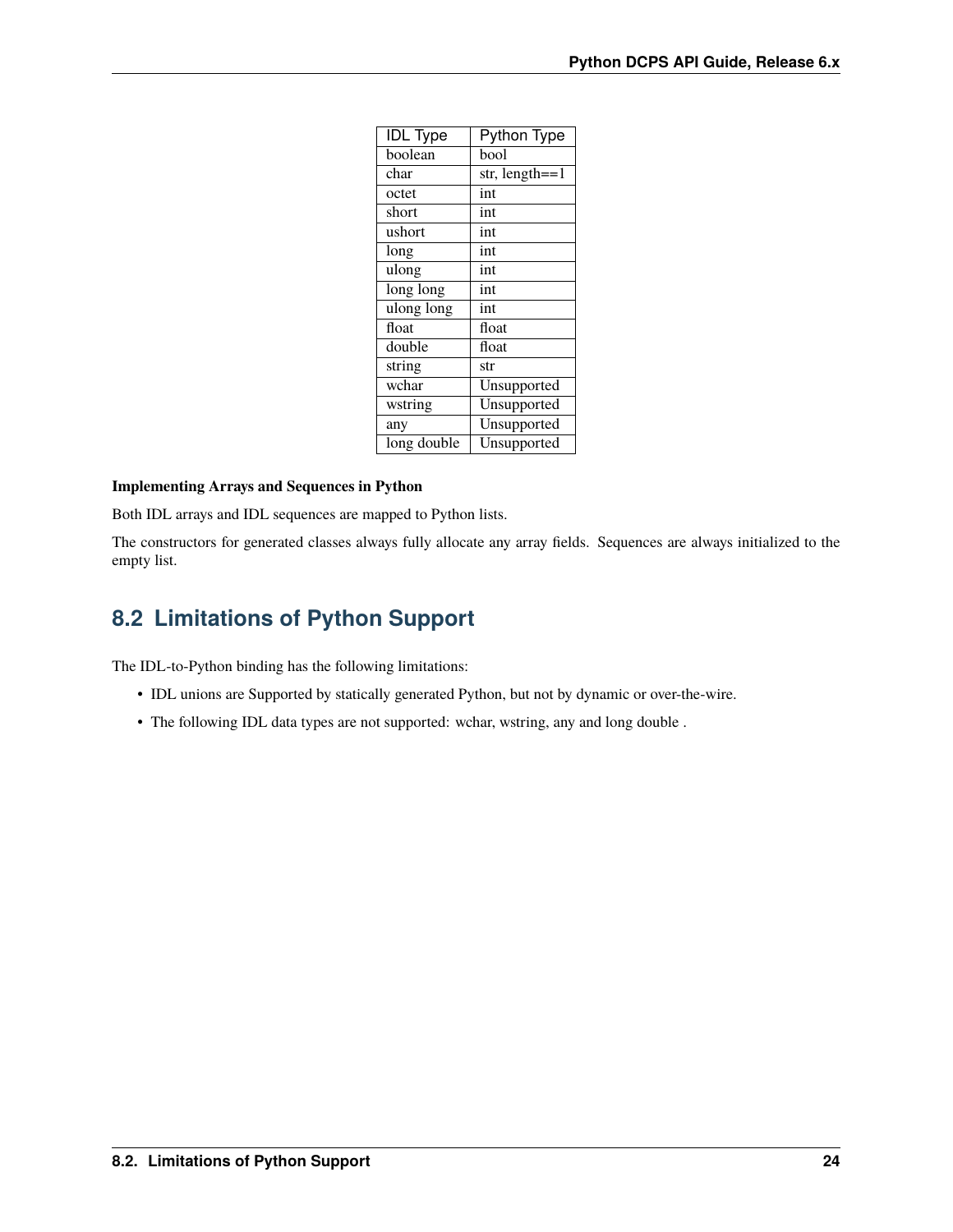### **NINE**

### **CONTACTS & NOTICES**

### <span id="page-27-1"></span><span id="page-27-0"></span>**9.1 Contacts**

#### **ADLINK Technology Corporation**

400 TradeCenter Suite 5900 Woburn, MA 01801 USA Tel: +1 781 569 5819

#### **ADLINK Technology Limited**

The Edge 5th Avenue Team Valley Gateshead NE11 0XA UK Tel: +44 (0)191 497 9900

### **ADLINK Technology SARL**

28 rue Jean Rostand 91400 Orsay France Tel: +33 (1) 69 015354

Web: <https://www.adlinktech.com/en/data-distribution-service> Contact: <https://www.adlinktech.com/en/data-distribution-service> E-mail: [ist\\_info@adlinktech.com](mailto:ist_info@adlinktech.com) LinkedIn: <https://www.linkedin.com/company/79111/> Twitter: [https://twitter.com/ADLINKTech\\_usa](https://twitter.com/ADLINKTech_usa) Facebook: <https://www.facebook.com/ADLINKTECH>